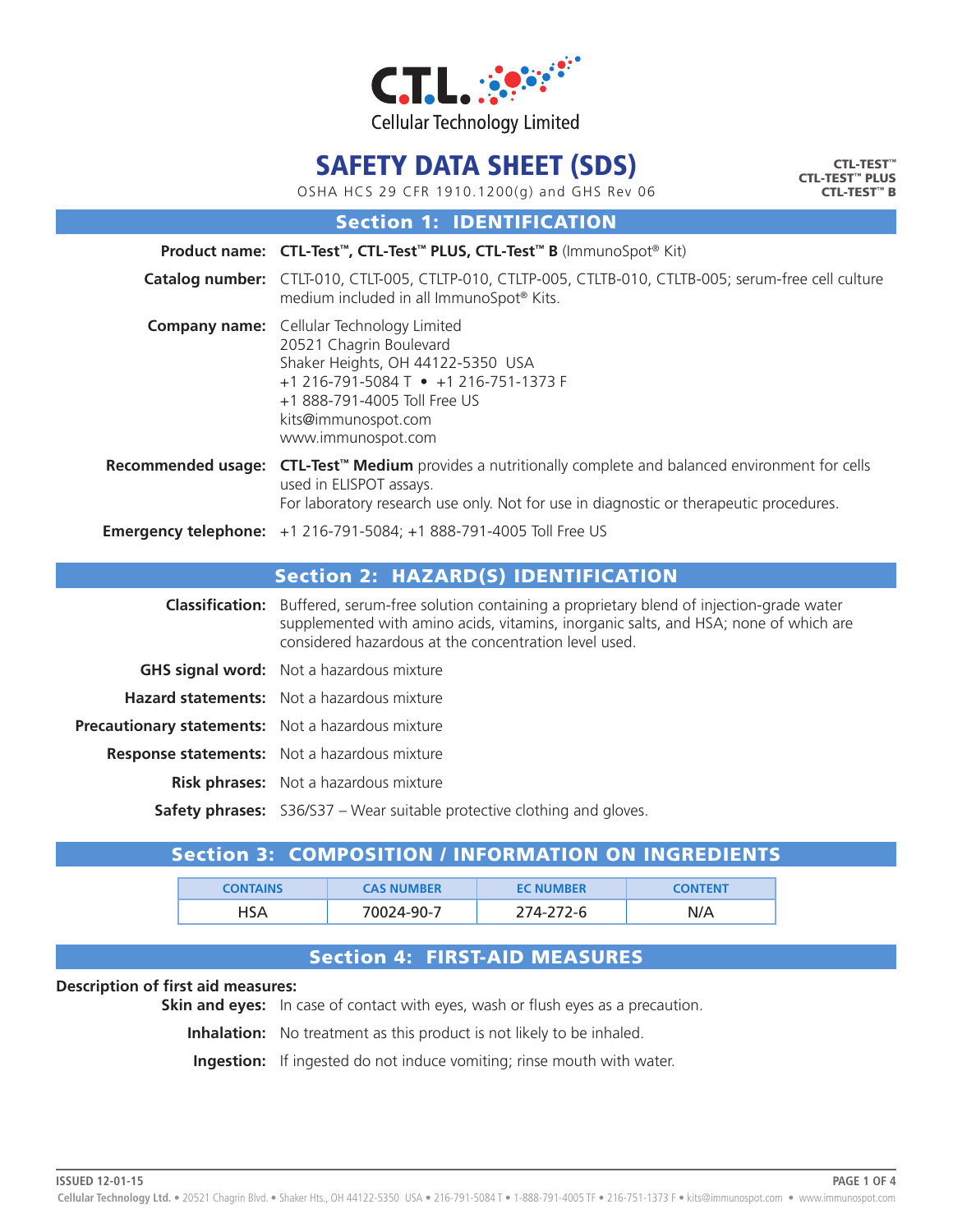

OSHA HCS 29 CFR 1910.1200(g) and GHS Rev 06

CTL-TEST™ CTL-TEST™ PLUS CTL-TEST™ B

### Section 5: FIRE-FIGHTING MEASURES

**Suitable extinguising media:** Carbon dioxide extinguishing powder, dry chemicals, or water spray can be used for small fires. Fight larger fires with water spray or alcohol-resistant foam. **Special hazards arising from the substance or mixture:** No further relevant information available **Advice for firefighters:** Wear self-contained breathing apparatus if necessary

### Section 6: ACCIDENTAL RELEASE MEASURES

**Personal precautions:** Use proper personal protective equipment **Environmental precautions:** No precautions required

**Containment/** For spills and leaks, ventilate area of leak or spill. Absorb spill using an absorbent, **clean-up measures:** noncombustable material and dispose of collected material according to local and regional regulations.

### Section 7: HANDLING AND STORAGE

**Precautions for** Use only with adequate ventilation. **Conditions for safe storage:** Store refrigerated at 4°C, protect from light

**safe handling:** Wear chemical-resistant gloves.

**Incompatible materials:** Strong acids, strong oxidizing agents, and strong reducers.

## Section 8: EXPOSURE CONTROLS / PERSONAL PROTECTION

**PEL:** This product does not contain any ingredients listed on OSHA PEL Threshold Limit Values.

**Personal protective** 

**equipment:** Wear chemical-resistant gloves

**General protective** Handle in accordance with good industrial hygiene and safety practice. **hygiene considerations:** Wash hands thoroughly with soap and water after handling and before eating or drinking. Safety shower and eye wash should be available and close to work areas.

**Environmental**

**exposure controls:** Follow best practice for site management and disposal of waste.

| Appearance                                      | Clear orange-red liquid | Vapor pressure                   | Not available |
|-------------------------------------------------|-------------------------|----------------------------------|---------------|
| Odor                                            | <b>Odorless</b>         | <b>Vapor density</b>             | Not available |
| <b>Odor threshold</b>                           | Not available           | <b>Relative density</b>          | Not available |
| pH                                              | Not available           | <b>Solubility</b>                | Complete      |
| <b>Melting point</b>                            | Not available           | <b>Partition coefficeient</b>    | Not available |
| <b>Freezing point</b>                           | Not available           | <b>Auto-ignition temperature</b> | Not available |
| Initial boiling point and range                 | Not available           | <b>Decomposition temperature</b> | Not available |
| <b>Flash point</b>                              | Not available           | <b>Evaporation rate</b>          | Not available |
| Flammability (solid, gas)                       | Not available           | <b>Viscosity</b>                 | Not available |
| Upper/lower flammability or<br>explosive limits | Not available           |                                  |               |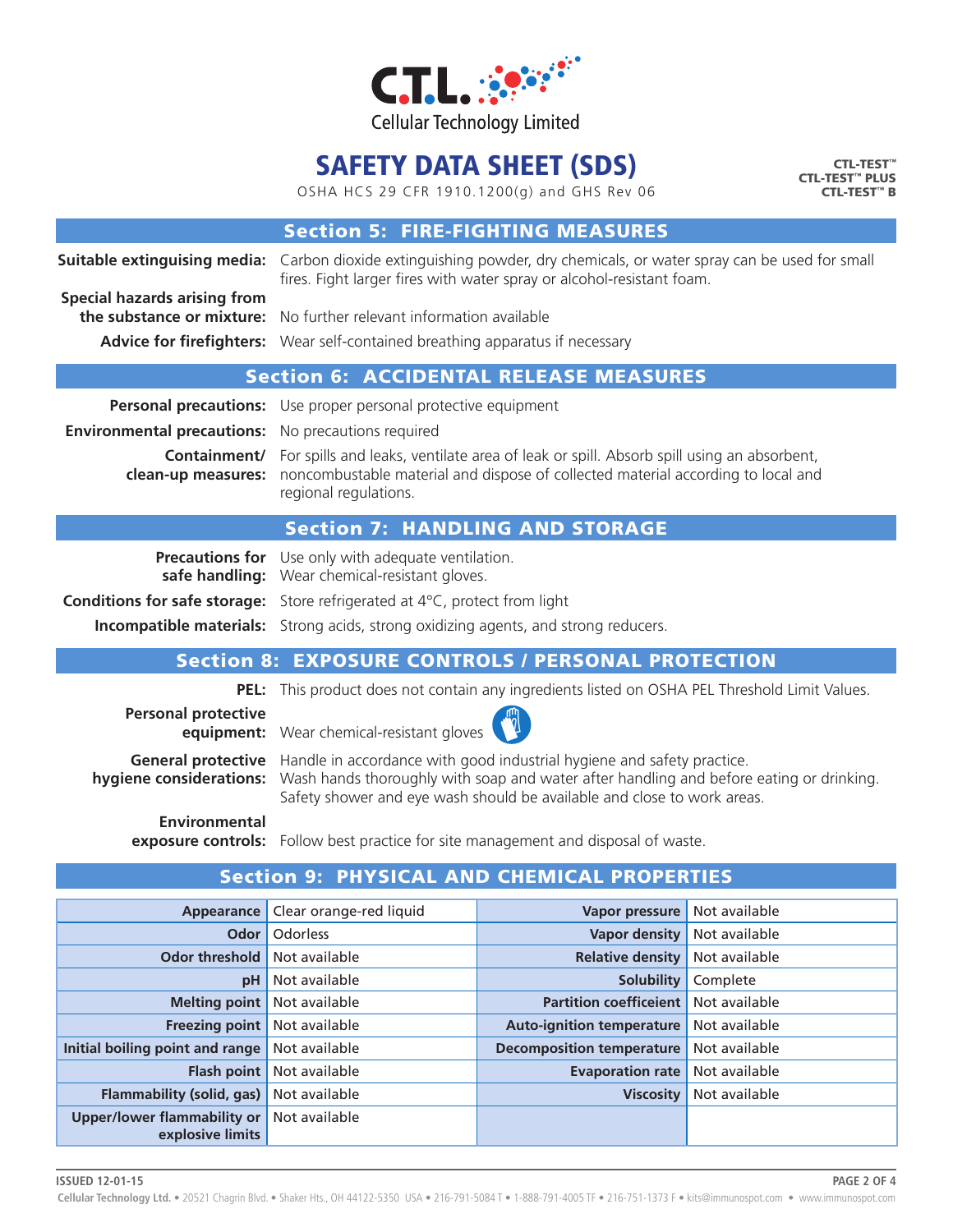

OSHA HCS 29 CFR 1910.1200(g) and GHS Rev 06

CTL-TEST™ CTL-TEST™ PLUS CTL-TEST™ B

### Section 10: STABILITY AND REACTIVITY

|                                                  | <b>Reactivity:</b> No data available                                                       |
|--------------------------------------------------|--------------------------------------------------------------------------------------------|
|                                                  | <b>Chemical stability:</b> Stable under recommended storage conditions.                    |
| <b>Possibility of hazardous</b>                  | <b>reactions:</b> No data available                                                        |
| <b>Conditions to avoid:</b> No data available    |                                                                                            |
|                                                  | <b>Incompatible materials:</b> Strong acids, strong oxidizing agents, and strong reducers. |
| <b>Hazardous</b><br>decomposition products: None |                                                                                            |

### Section 11: TOXICOLOGICAL INFORMATION

| <b>Routes of entry/exposure:</b> Skin, eyes, ingestion |                                          |
|--------------------------------------------------------|------------------------------------------|
| Reproductive toxicity: No data available               |                                          |
|                                                        | <b>Acute toxicity:</b> No data available |
| <b>Acute effects on skin:</b> Not a skin irritant      |                                          |
| <b>Chronic effects on skin:</b> No data available      |                                          |
| <b>Acute effects on eyes:</b> Not an eye irritant      |                                          |
| <b>Chronic effects on eyes:</b> No data available      |                                          |
| <b>Carcinogenicity:</b> No data available              |                                          |
| Germ cell mutagenicity: No data available              |                                          |
| <b>Symptoms of</b><br>chemical exposure: None known    |                                          |

|                                                                      | <b>Toxicity:</b> No data available                                                                          |
|----------------------------------------------------------------------|-------------------------------------------------------------------------------------------------------------|
| <b>Persistance and</b><br><b>biodegradability:</b> No data available |                                                                                                             |
| <b>Bioaccumulative potential:</b> No data available                  |                                                                                                             |
|                                                                      | <b>Mobility in soil:</b> No data available                                                                  |
|                                                                      | <b>Other adverse effects:</b> No data available on the adverse effects of this material on the environment. |

| <b>Section 13: DISPOSAL CONSIDERATIONS</b>                                                                                          |
|-------------------------------------------------------------------------------------------------------------------------------------|
| <b>Product waste treatment:</b> Dispose of product waste in accordance with applicable national, regional, or<br>local regulations. |
| Packaging waste treatment: Dispose of packaging waste in accordance with applicable national, regional, or<br>local regulations.    |
| <b>Precautions:</b> No data available                                                                                               |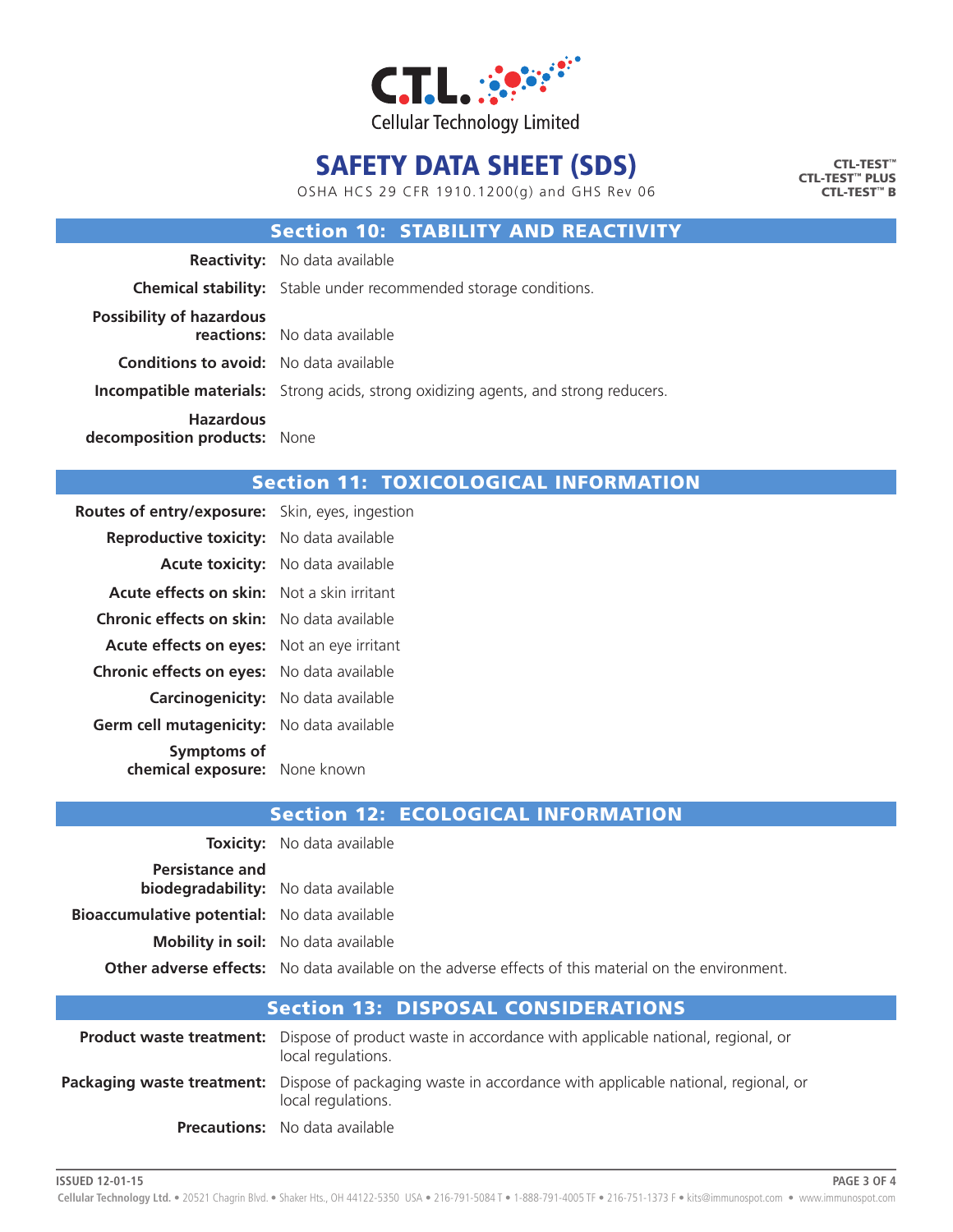

OSHA HCS 29 CFR 1910.1200(g) and GHS Rev 06

CTL-TEST™ CTL-TEST™ PLUS CTL-TEST™ B

#### Section 14: TRANSPORT INFORMATION

**DOT number:** Not a dangerous good

**UN number:** Not a dangerous good

**IMDG code:** Not a marine pollutant

**IATA code:** Not a dangerous good

#### Section 15: REGULATORY INFORMATION

#### **U.S. federal and state regulations:**

**TSCA:** CAS# 70024-90-7

**California proposition 65:** Not listed as one of California's known or potential carcinogens.

**CERCLA/SARA:** Not listed

**EU labeling:** EC #247-272-6

### Section 16: OTHER INFORMATION

The information and recommendations in this Safety Data Sheet are believed to be accurate as of the date of issue. Nothing herein shall be deemed to create a warranty, expressed or implied, and shall not establish a legally valid contractual relationship. It is the responsibility of the user to determine applicability of this data to formulate the necessary safety precautions, as well as to decide the suitablity of the material or product for any particular purpose. This product is intended for use only by persons having necessary technical skills and facilities for its proper handling. Since the conditions and manner are outside of the control of Cellular Technology Limited (CTL), CTL shall not be held liable for any damage or injury resulting from the use, misuse, or mishandling of the above product, or the information contained in this Safety Data Sheet.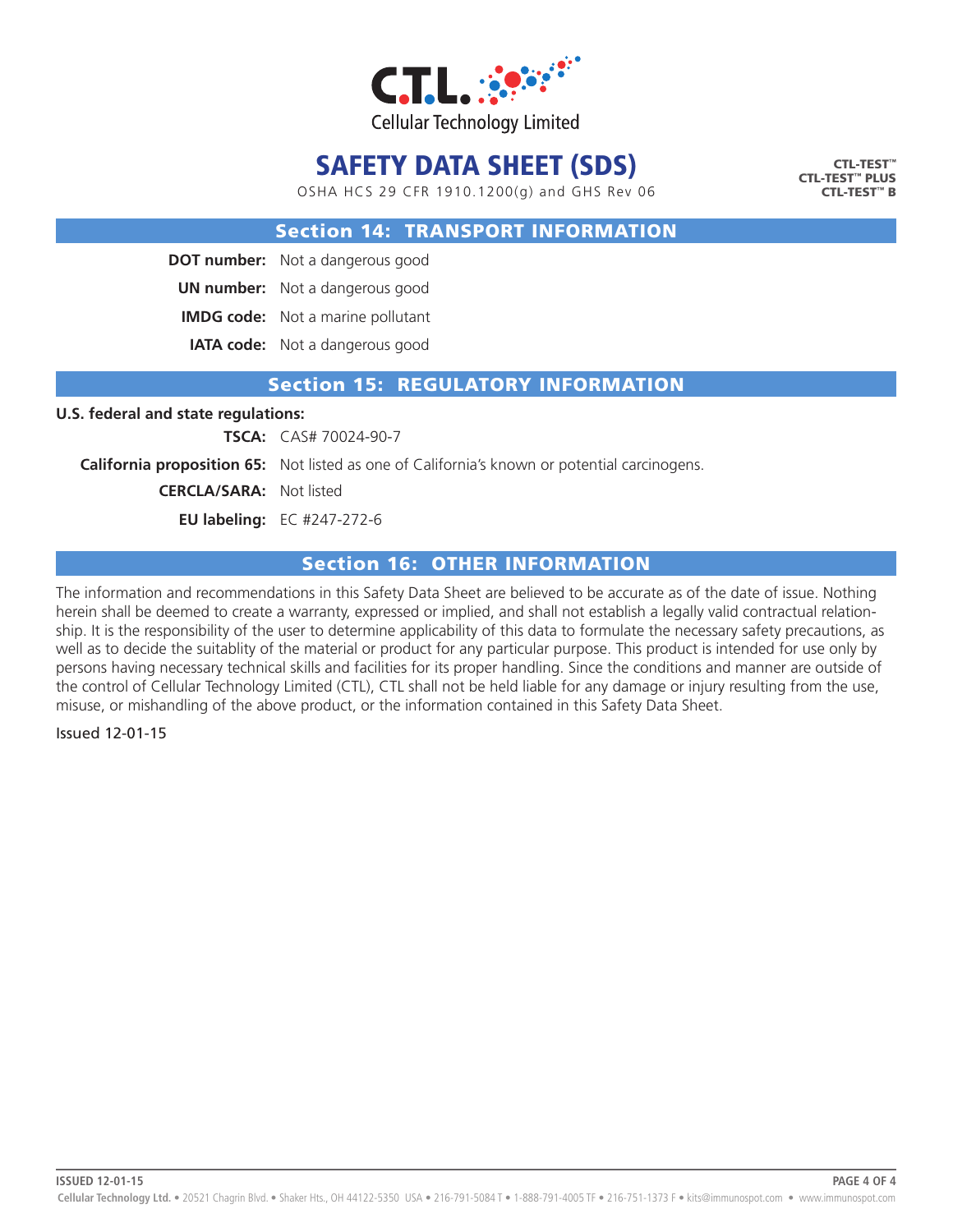

OSHA HCS 29 CFR 1910.1200(g) and GHS Rev 06

DETECTION ANTIBODY

### Section 1: IDENTIFICATION

|                                                   | <b>Product name: Detection Antibody (ImmunoSpot® Kit)</b>                                                                                                                                                                              |
|---------------------------------------------------|----------------------------------------------------------------------------------------------------------------------------------------------------------------------------------------------------------------------------------------|
|                                                   | <b>Product description:</b> Any Biotinylated or FITC-conjugated component used in any species of ImmunoSpot® Kits.                                                                                                                     |
|                                                   | <b>Company name:</b> Cellular Technology Limited<br>20521 Chagrin Boulevard<br>Shaker Heights, OH 44122-5350 USA<br>+1 216-791-5084 T • +1 216-751-1373 F<br>+1 888-791-4005 Toll Free US<br>kits@immunospot.com<br>www.immunospot.com |
| <b>Recommended usage:</b>                         | <b>Detection Antibodies</b> are used to detect cellular secretions in ELISPOT assays.<br>For laboratory research use only. Not for use in diagnostic or therapeutic procedures.                                                        |
|                                                   | <b>Emergency telephone:</b> +1 216-791-5084; +1 888-791-4005 Toll Free US                                                                                                                                                              |
|                                                   | <b>Section 2: HAZARD(S) IDENTIFICATION</b>                                                                                                                                                                                             |
|                                                   | <b>Classification:</b> Solution containing between 0.09% sodium azide and 1% BSA as a carrier protein.<br>Neither are considered hazardous at the concentration level used.                                                            |
|                                                   | <b>GHS signal word:</b> Not a hazardous mixture                                                                                                                                                                                        |
|                                                   | <b>Hazard statements:</b> Not a hazardous mixture                                                                                                                                                                                      |
| Precautionary statements: Not a hazardous mixture |                                                                                                                                                                                                                                        |
|                                                   | <b>Response statements:</b> Not a hazardous mixture                                                                                                                                                                                    |
|                                                   | Risk phrases: Not a hazardous mixture                                                                                                                                                                                                  |

**Safety phrases:** S36/S37 – Wear suitable protective clothing and gloves.

## Section 3: COMPOSITION / INFORMATION ON INGREDIENTS

| <b>CONTAINS</b> | <b>CAS NUMBER</b> | <b>EC NUMBER</b> | <b>CONTENT</b> |
|-----------------|-------------------|------------------|----------------|
| Sodium Azide    | 26628-22-8        | 247-852-1        | $0.09\%$       |
| <b>BSA</b>      | 9048-46-8         | 232-936-2        | $0.2 - 1.0\%$  |

### Section 4: FIRST-AID MEASURES

#### **Description of first aid measures:**

**Skin and eyes:** In case of contact with eyes, wash or flush eyes as a precaution.

**Inhalation:** If inhaled, move to fresh air.

**Ingestion:** If ingested do not induce vomiting; rinse mouth with water.

### Section 5: FIRE-FIGHTING MEASURES

|                              | <b>Suitable extinguising media:</b> Carbon dioxide extinguishing powder, dry chemicals, or water spray can be used for small<br>fires. Fight larger fires with water spray or alcohol-resistant foam. |
|------------------------------|-------------------------------------------------------------------------------------------------------------------------------------------------------------------------------------------------------|
| Special hazards arising from |                                                                                                                                                                                                       |
|                              | the substance or mixture: No further relevant information available.                                                                                                                                  |
|                              | Advice for firefighters: Wear self-contained breathing apparatus if necessary.                                                                                                                        |

**ISSUED 12-01-15**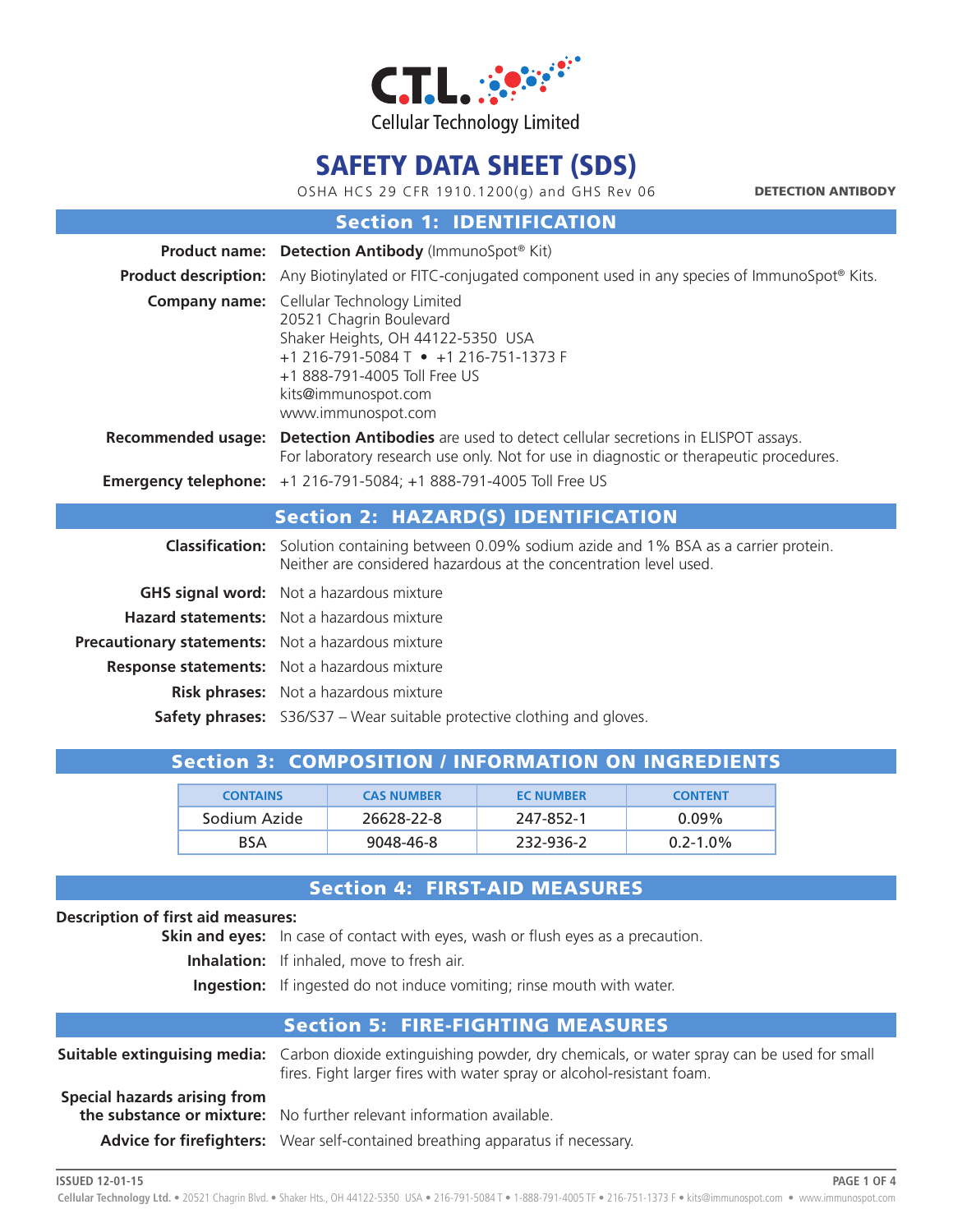

OSHA HCS 29 CFR 1910.1200(g) and GHS Rev 06

DETECTION ANTIBODY

### Section 6: ACCIDENTAL RELEASE MEASURES

**Personal precautions:** Use proper personal protective equipment, avoid breathing vapors, mist, gas, or dust.

**Environmental precautions:** No precautions required

**Containment/** For spills and leaks, ventilate area of leak or spill. Absorb spill using an absorbent, **clean-up measures:** noncombustable material and dispose of collected material according to local and regional regulations.

### Section 7: HANDLING AND STORAGE

**Precautions for** Use only with adequate ventilation. **safe handling:** Wear chemical-resistant gloves. **Conditions for safe storage:** Store refrigerated at 4°C **Incompatible materials:** Strong oxidizing agents

### Section 8: EXPOSURE CONTROLS / PERSONAL PROTECTION

**PEL:** This product does not contain any ingredients listed on OSHA PEL Threshold Limit Values.

**Personal protective** 



**equipment:** Wear chemical-resistant gloves

**General protective** Handle in accordance with good industrial hygiene and safety practice. **hygiene considerations:** Wash hands thoroughly with soap and water after handling and before eating or drinking. Safety shower and eye wash should be available and close to work areas.

**Environmental**

**exposure controls:** Follow best practice for site management and disposal of waste.

| Appearance                                             | Clear colorless liquid | Vapor pressure                   | Not available |
|--------------------------------------------------------|------------------------|----------------------------------|---------------|
| Odor                                                   | Odorless               | <b>Vapor density</b>             | Not available |
| <b>Odor threshold</b>                                  | Not available          | <b>Relative density</b>          | Not available |
| pH                                                     | Not available          | <b>Solubility</b>                | Complete      |
| <b>Melting point</b>                                   | Not available          | <b>Partition coefficeient</b>    | Not available |
| <b>Freezing point</b>                                  | Not available          | <b>Auto-ignition temperature</b> | Not available |
| Initial boiling point and range                        | Not available          | <b>Decomposition temperature</b> | Not available |
| <b>Flash point</b>                                     | Not available          | <b>Evaporation rate</b>          | Not available |
| Flammability (solid, gas)                              | Not available          | <b>Viscosity</b>                 | Not available |
| <b>Upper/lower flammability or</b><br>explosive limits | Not available          |                                  |               |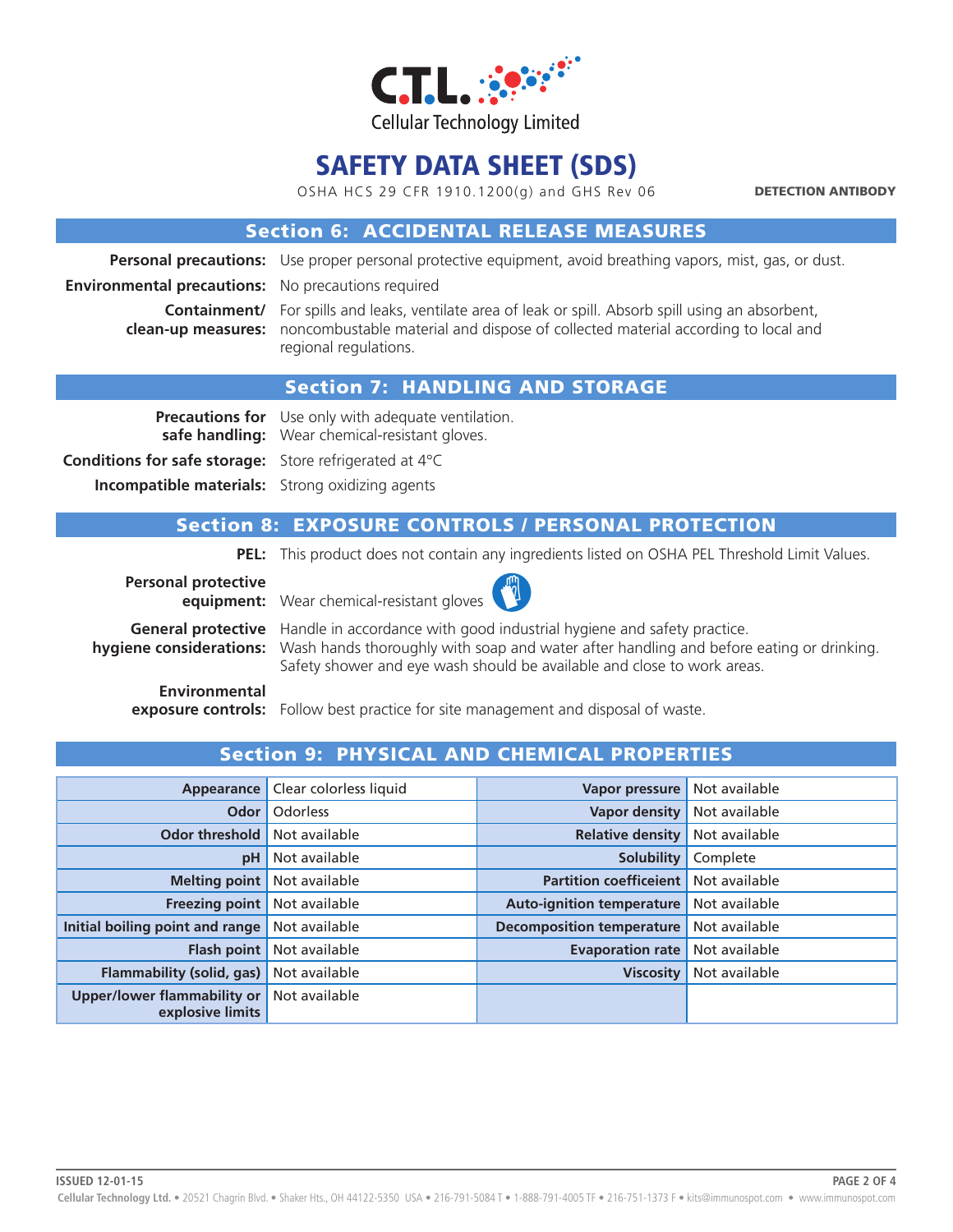

OSHA HCS 29 CFR 1910.1200(g) and GHS Rev 06

DETECTION ANTIBODY

### Section 10: STABILITY AND REACTIVITY

|                                                        | <b>Reactivity:</b> No data available                                    |
|--------------------------------------------------------|-------------------------------------------------------------------------|
|                                                        | <b>Chemical stability:</b> Stable under recommended storage conditions. |
| <b>Possibility of hazardous</b>                        | reactions: No data available                                            |
| <b>Conditions to avoid:</b> No data available          |                                                                         |
| <b>Incompatible materials:</b> Strong oxidizing agents |                                                                         |
| <b>Hazardous</b><br>decomposition products: None       |                                                                         |

### Section 11: TOXICOLOGICAL INFORMATION

| <b>Routes of entry/exposure:</b> Skin, eyes, ingestion |                                                         |
|--------------------------------------------------------|---------------------------------------------------------|
| <b>Reproductive toxicity:</b> No data available        |                                                         |
|                                                        | Acute toxicity: Sodium Azide: Oral Rat, LD50: 27mg/kg   |
|                                                        | <b>Acute effects on skin:</b> May cause skin irritation |
| <b>Chronic effects on skin:</b> No data available      |                                                         |
| <b>Acute effects on eyes:</b> May cause eye irritation |                                                         |
| <b>Chronic effects on eyes:</b> No data available      |                                                         |
| <b>Carcinogenicity:</b> No data available              |                                                         |
| Germ cell mutagenicity: No data available              |                                                         |
| Symptoms of<br>chemical exposure: None known           |                                                         |

|                                                                      | <b>Toxicity:</b> No data available                                                                          |
|----------------------------------------------------------------------|-------------------------------------------------------------------------------------------------------------|
| <b>Persistance and</b><br><b>biodegradability:</b> No data available |                                                                                                             |
| <b>Bioaccumulative potential:</b> No data available                  |                                                                                                             |
|                                                                      | <b>Mobility in soil:</b> No data available                                                                  |
|                                                                      | <b>Other adverse effects:</b> No data available on the adverse effects of this material on the environment. |

| <b>Section 13: DISPOSAL CONSIDERATIONS</b>                                                                                              |
|-----------------------------------------------------------------------------------------------------------------------------------------|
| <b>Product waste treatment:</b> Dispose of product waste in accordance with applicable national, regional, or<br>local regulations.     |
| <b>Packaging waste treatment:</b> Dispose of packaging waste in accordance with applicable national, regional, or<br>local regulations. |
| <b>Precautions:</b> No data available                                                                                                   |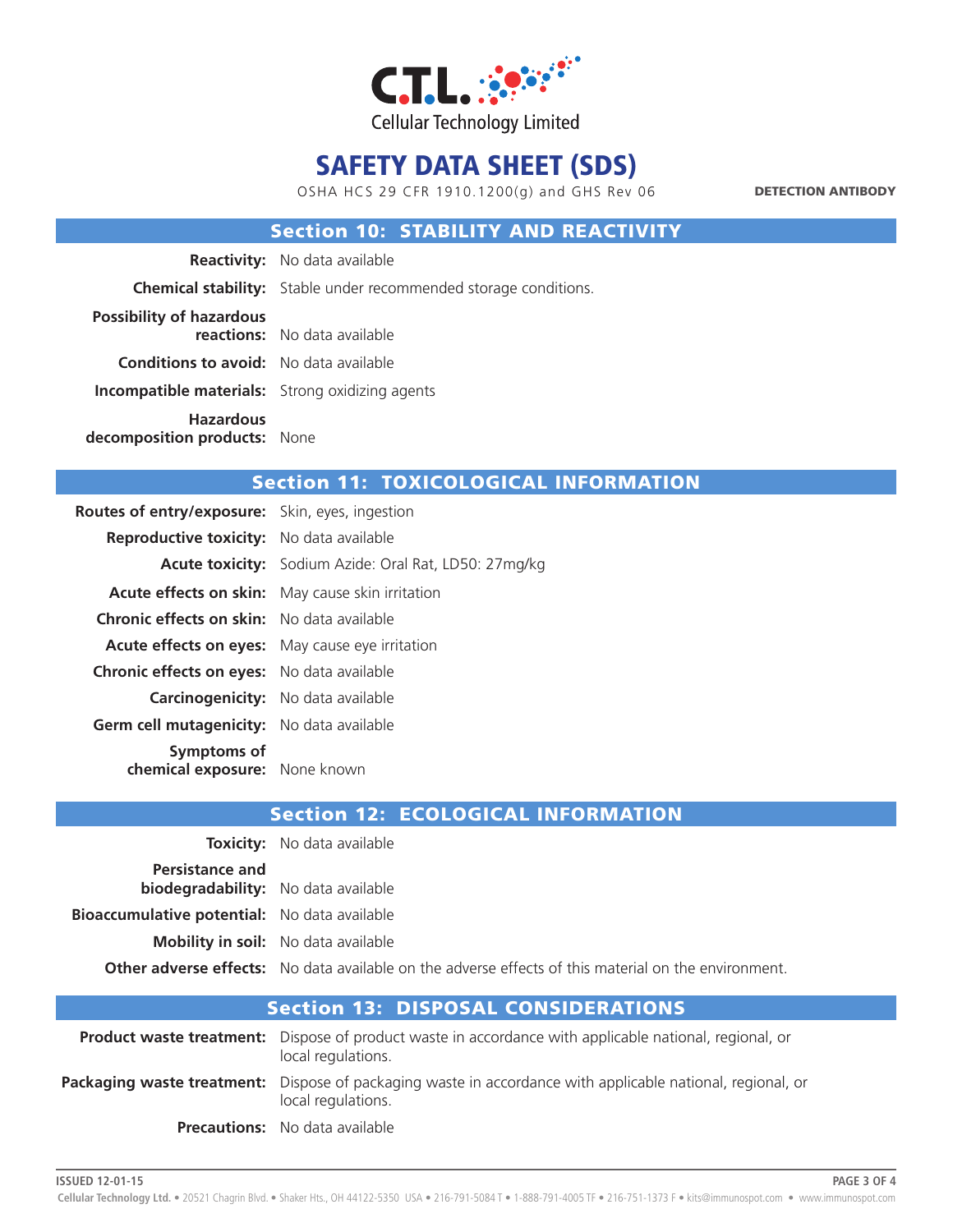

OSHA HCS 29 CFR 1910.1200(g) and GHS Rev 06

DETECTION ANTIBODY

#### Section 14: TRANSPORT INFORMATION

**DOT number:** Not a dangerous good

**UN number:** Not a dangerous good

**IMDG code:** Not a marine pollutant

**IATA code:** Not a dangerous good

### Section 15: REGULATORY INFORMATION

#### **U.S. Federal and State Regulations:**

**TSCA:** CAS# 26628-22-8, Sodium Azide CAS# 9048-46-8, BSA **California proposition 65:** Not listed as one of California's known or potential carcinogens. **CERCLA/SARA:** Not listed **EU labeling:** EC #247-852-1, Sodium Azide EC #232-936-2, BSA

### Section 16: OTHER INFORMATION

The information and recommendations in this Safety Data Sheet are believed to be accurate as of the date of issue. Nothing herein shall be deemed to create a warranty, expressed or implied, and shall not establish a legally valid contractual relationship. It is the responsibility of the user to determine applicability of this data to formulate the necessary safety precautions, as well as to decide the suitablity of the material or product for any particular purpose. This product is intended for use only by persons having necessary technical skills and facilities for its proper handling. Since the conditions and manner are outside of the control of Cellular Technology Limited (CTL), CTL shall not be held liable for any damage or injury resulting from the use, misuse, or mishandling of the above product, or the information contained in this Safety Data Sheet.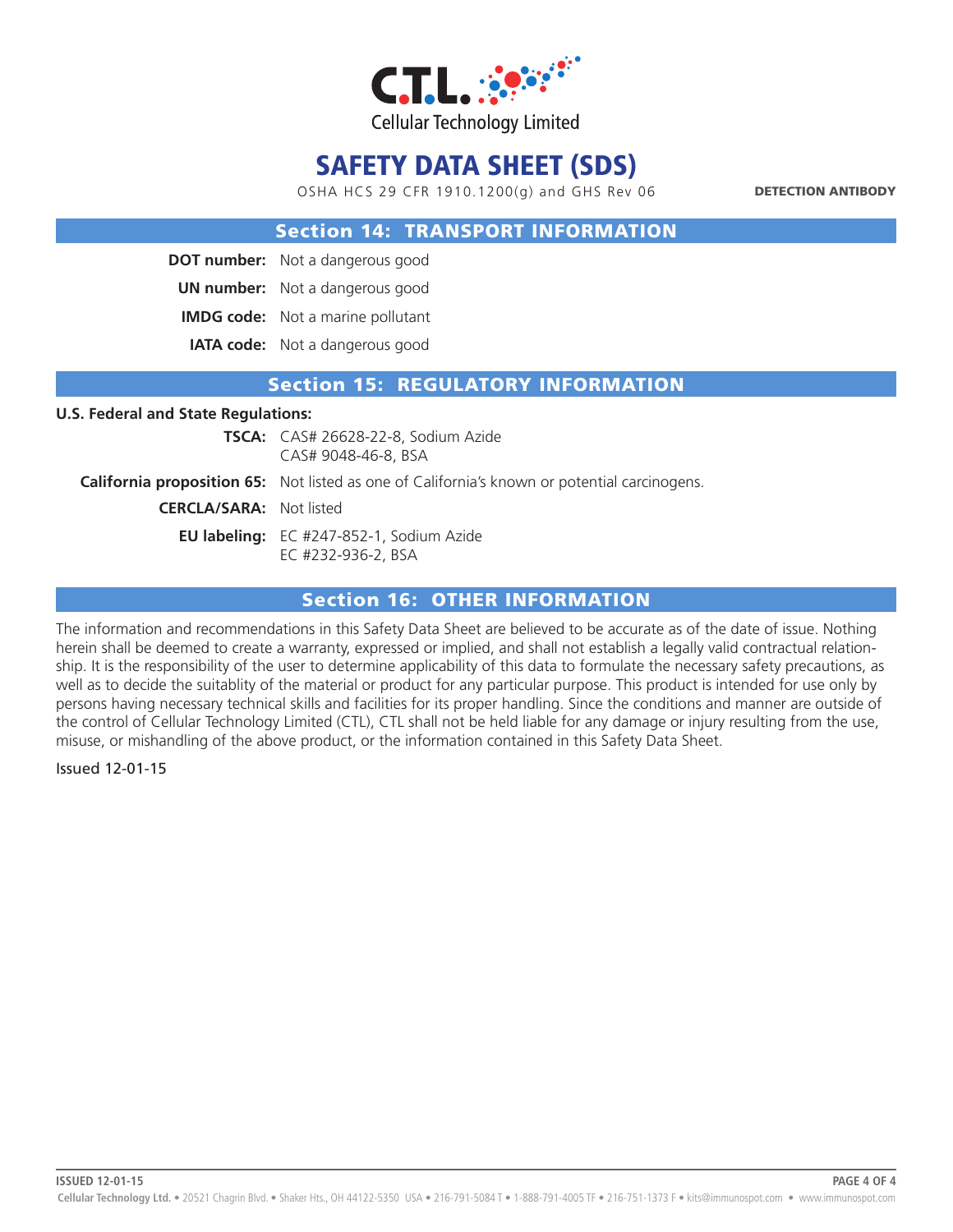

OSHA HCS 29 CFR 1910.1200(g) and GHS Rev 06

TERTIARY REAGENT

**PAGE 1 OF 4**

### Section 1: IDENTIFICATION

|                                                   | <b>Product name: Tertiary Reagent (ImmunoSpot® Kit)</b>                                                                                                                                                                                |
|---------------------------------------------------|----------------------------------------------------------------------------------------------------------------------------------------------------------------------------------------------------------------------------------------|
|                                                   | <b>Product description:</b> CTL-Strep-Red <sup>™</sup> and CTL-Strep-Blue™ are components used in any species of multicolor<br>fluorescent ImmunoSpot® Kits                                                                            |
|                                                   | <b>Company name:</b> Cellular Technology Limited<br>20521 Chagrin Boulevard<br>Shaker Heights, OH 44122-5350 USA<br>+1 216-791-5084 T • +1 216-751-1373 F<br>+1 888-791-4005 Toll Free US<br>kits@immunospot.com<br>www.immunospot.com |
|                                                   | <b>Recommended usage: Tertiary Reagents</b> are used to detect cellular secretions in ELISPOT assays.<br>For laboratory research use only. Not for use in diagnostic or therapeutic procedures.                                        |
|                                                   | <b>Emergency telephone:</b> +1 216-791-5084; +1 888-791-4005 Toll Free US                                                                                                                                                              |
|                                                   | <b>Section 2: HAZARD(S) IDENTIFICATION</b>                                                                                                                                                                                             |
|                                                   | <b>Classification:</b> Solution containing between 0.09% sodium azide; not considered hazardous at the<br>concentration level used.                                                                                                    |
|                                                   | <b>GHS signal word:</b> Not a hazardous mixture                                                                                                                                                                                        |
|                                                   | <b>Hazard statements:</b> Not a hazardous mixture                                                                                                                                                                                      |
| Precautionary statements: Not a hazardous mixture |                                                                                                                                                                                                                                        |
|                                                   | <b>Response statements:</b> Not a hazardous mixture                                                                                                                                                                                    |

 **Risk phrases:** Not a hazardous mixture

**Safety phrases:** S36/S37 – Wear suitable protective clothing and gloves.

## Section 3: COMPOSITION / INFORMATION ON INGREDIENTS

| <b>CONTAINS</b> | <b>CAS NUMBER</b> | <b>EC NUMBER</b> | <b>CONTENT</b> |
|-----------------|-------------------|------------------|----------------|
| Sodium Azide    | 26628-22-8        | 247-852-1        | ን 09%          |

## Section 4: FIRST-AID MEASURES

#### **Description of first aid measures:**

**Skin and eyes:** In case of contact with eyes, wash or flush eyes as a precaution.

**Inhalation:** If inhaled, move to fresh air.

**Ingestion:** If ingested do not induce vomiting; rinse mouth with water.

### Section 5: FIRE-FIGHTING MEASURES

|                              | <b>Suitable extinguising media:</b> Carbon dioxide extinguishing powder, dry chemicals, or water spray can be used for small<br>fires. Fight larger fires with water spray or alcohol-resistant foam. |
|------------------------------|-------------------------------------------------------------------------------------------------------------------------------------------------------------------------------------------------------|
| Special hazards arising from | <b>the substance or mixture:</b> No further relevant information available.                                                                                                                           |
|                              | Advice for firefighters: Wear self-contained breathing apparatus if necessary.                                                                                                                        |

**ISSUED 12-01-15**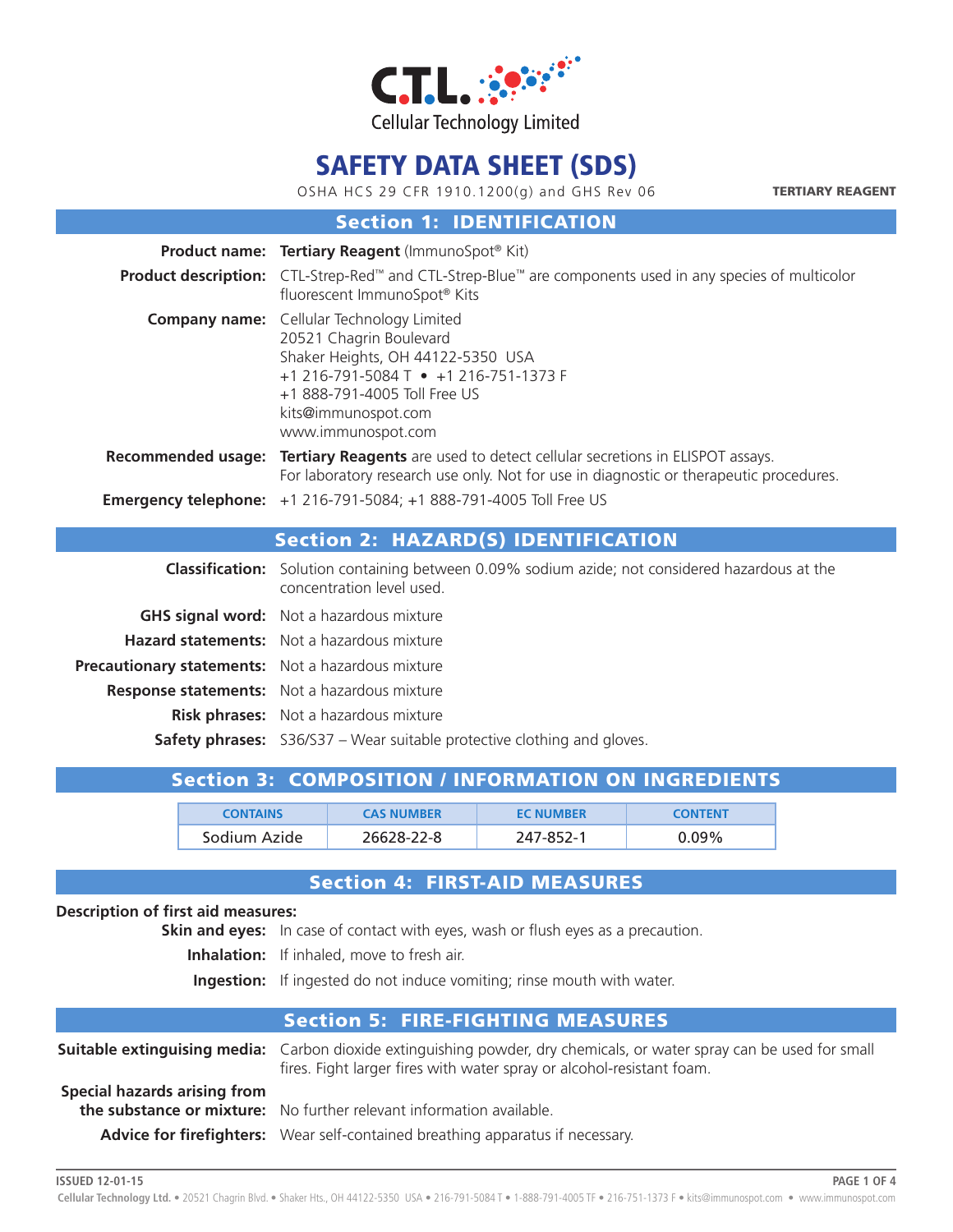

OSHA HCS 29 CFR 1910.1200(g) and GHS Rev 06

TERTIARY REAGENT

### Section 6: ACCIDENTAL RELEASE MEASURES

**Personal precautions:** Use proper personal protective equipment, avoid breathing vapors, mist, gas, or dust.

**Environmental precautions:** No precautions required

**Containment/** For spills and leaks, ventilate area of leak or spill. Absorb spill using an absorbent, **clean-up measures:** noncombustable material and dispose of collected material according to local and regional regulations.

### Section 7: HANDLING AND STORAGE

**Precautions for** 

**safe handling:** Use only with adequate ventilation. Wear chemical-resistant gloves.

**Conditions for safe storage:** Store refrigerated at 4°C

**Incompatible materials:** Strong oxidizing agents

### Section 8: EXPOSURE CONTROLS / PERSONAL PROTECTION

**PEL:** This product does not contain any ingredients listed on OSHA PEL Threshold Limit Values

**Personal protective equipment:** Wear chemical-resistant gloves



**General protective** Handle in accordance with good industrial hygiene and safety practice. **hygiene considerations:** Wash hands thoroughly with soap and water after handling and before eating or drinking. Safety shower and eye wash should be available and close to work areas.

**Environmental**

**exposure controls:** Follow best practice for site management and disposal of waste.

| Appearance                                             | Clear colorless liquid | Vapor pressure                   | Not available |
|--------------------------------------------------------|------------------------|----------------------------------|---------------|
| Odor                                                   | Odorless               | <b>Vapor density</b>             | Not available |
| <b>Odor threshold</b>                                  | Not available          | <b>Relative density</b>          | Not available |
| pH                                                     | Not available          | <b>Solubility</b>                | Complete      |
| <b>Melting point</b>                                   | Not available          | <b>Partition coefficeient</b>    | Not available |
| <b>Freezing point</b>                                  | Not available          | <b>Auto-ignition temperature</b> | Not available |
| Initial boiling point and range                        | Not available          | <b>Decomposition temperature</b> | Not available |
| <b>Flash point</b>                                     | Not available          | <b>Evaporation rate</b>          | Not available |
| Flammability (solid, gas)                              | Not available          | <b>Viscosity</b>                 | Not available |
| <b>Upper/lower flammability or</b><br>explosive limits | Not available          |                                  |               |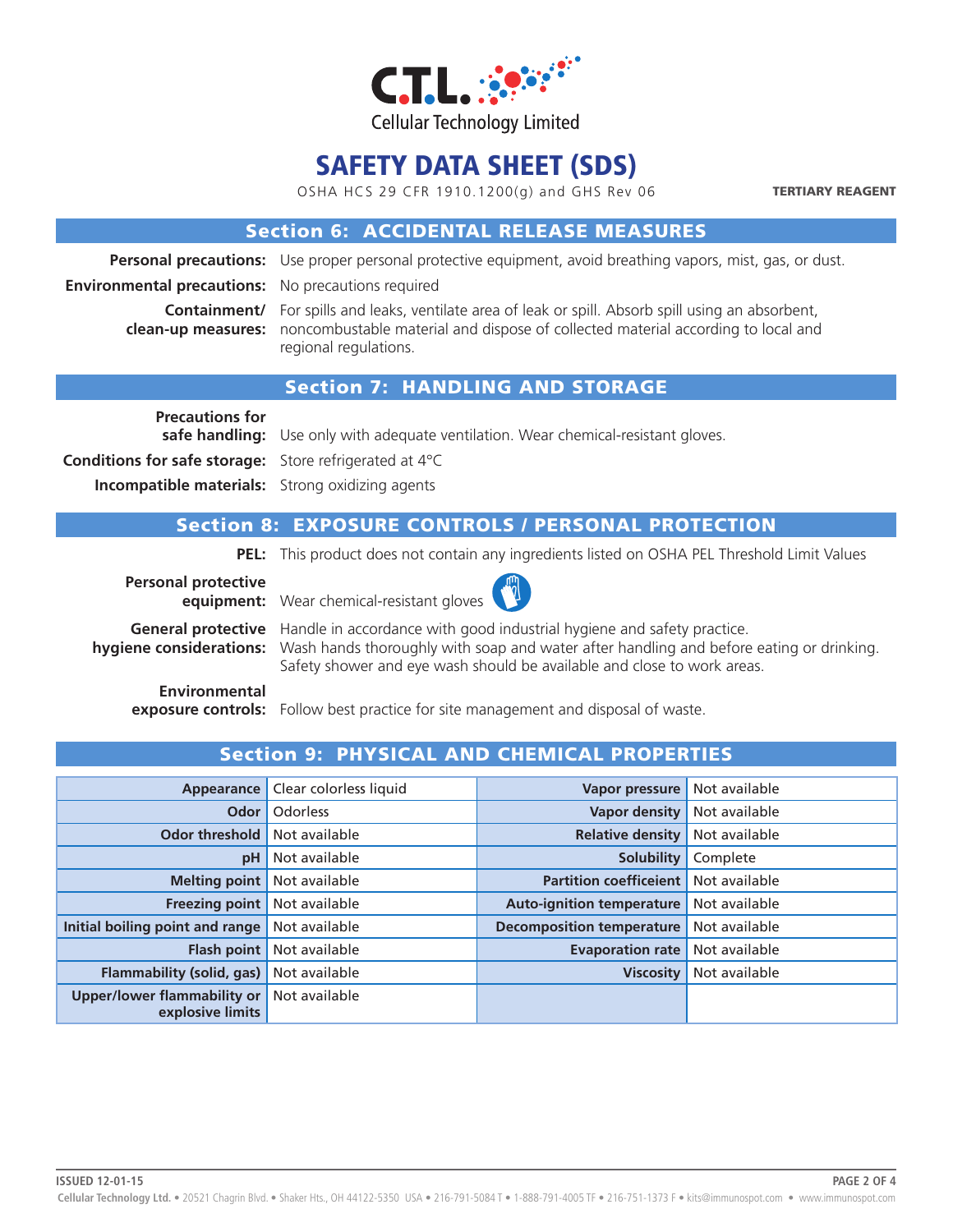

OSHA HCS 29 CFR 1910.1200(g) and GHS Rev 06

TERTIARY REAGENT

### Section 10: STABILITY AND REACTIVITY

|                                                        | <b>Reactivity:</b> No data available                                    |
|--------------------------------------------------------|-------------------------------------------------------------------------|
|                                                        | <b>Chemical stability:</b> Stable under recommended storage conditions. |
| <b>Possibility of hazardous</b>                        | reactions: No data available                                            |
| <b>Conditions to avoid:</b> No data available          |                                                                         |
| <b>Incompatible materials:</b> Strong oxidizing agents |                                                                         |
| <b>Hazardous</b><br>decomposition products: None       |                                                                         |

### Section 11: TOXICOLOGICAL INFORMATION

| Reproductive toxicity: No data available                   |  |
|------------------------------------------------------------|--|
| Acute toxicity: Oral Rat, LD50: 27mg/kg                    |  |
| Acute effects on skin:<br>May cause skin irritation        |  |
| <b>Chronic effects on skin:</b> No data available          |  |
| Acute effects on eyes:<br>May cause eye irritation         |  |
| <b>Chronic effects on eyes:</b> No data available          |  |
| <b>Carcinogenicity:</b> No data available                  |  |
| Germ cell mutagenicity:<br>No data available               |  |
| <b>Symptoms of</b><br><b>chemical exposure:</b> None known |  |

|                                                                      | <b>Toxicity:</b> No data available                                                                          |
|----------------------------------------------------------------------|-------------------------------------------------------------------------------------------------------------|
| <b>Persistance and</b><br><b>biodegradability:</b> No data available |                                                                                                             |
| <b>Bioaccumulative potential:</b> No data available                  |                                                                                                             |
|                                                                      | <b>Mobility in soil:</b> No data available                                                                  |
|                                                                      | <b>Other adverse effects:</b> No data available on the adverse effects of this material on the environment. |

| <b>Section 13: DISPOSAL CONSIDERATIONS</b> |                                                                                                                                         |  |
|--------------------------------------------|-----------------------------------------------------------------------------------------------------------------------------------------|--|
|                                            | <b>Product waste treatment:</b> Dispose of product waste in accordance with applicable national, regional, or<br>local regulations.     |  |
|                                            | <b>Packaging waste treatment:</b> Dispose of packaging waste in accordance with applicable national, regional, or<br>local regulations. |  |
|                                            | <b>Precautions:</b> No data available                                                                                                   |  |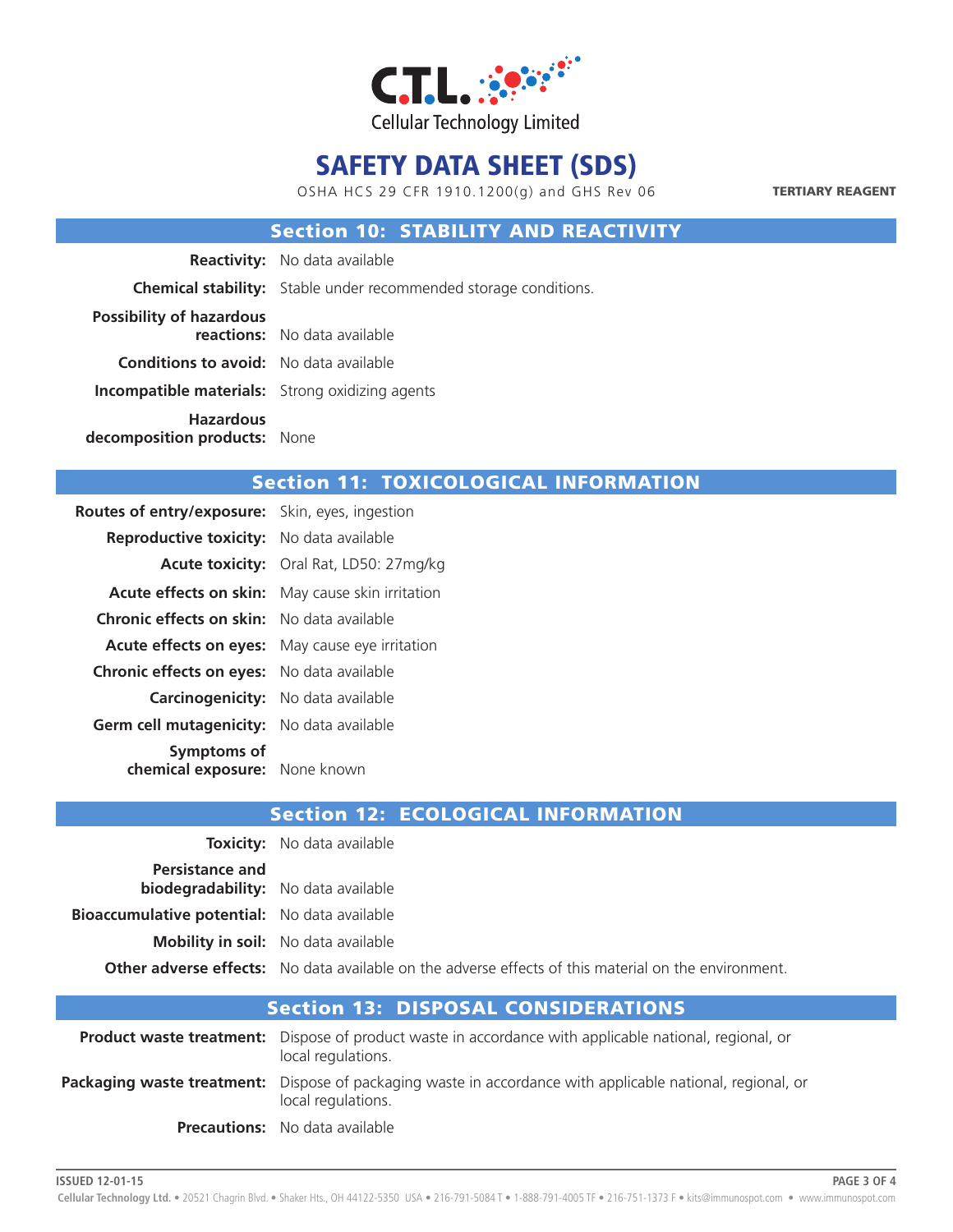

OSHA HCS 29 CFR 1910.1200(g) and GHS Rev 06

TERTIARY REAGENT

#### Section 14: TRANSPORT INFORMATION

**DOT number:** Not a dangerous good

**UN number:** Not a dangerous good

**IMDG code:** Not a marine pollutant

**IATA code:** Not a dangerous good

#### Section 15: REGULATORY INFORMATION

#### **U.S. federal and state regulations:**

**TSCA:** CAS# 26628-22-8

**California proposition 65:** Not listed as one of California's known or potential carcinogens.

**CERCLA/SARA:** Not listed

**EU labeling:** EC# 247-852-1

### Section 16: OTHER INFORMATION

The information and recommendations in this Safety Data Sheet are believed to be accurate as of the date of issue. Nothing herein shall be deemed to create a warranty, expressed or implied, and shall not establish a legally valid contractual relationship. It is the responsibility of the user to determine applicability of this data to formulate the necessary safety precautions, as well as to decide the suitablity of the material or product for any particular purpose. This product is intended for use only by persons having necessary technical skills and facilities for its proper handling. Since the conditions and manner are outside of the control of Cellular Technology Limited (CTL), CTL shall not be held liable for any damage or injury resulting from the use, misuse, or mishandling of the above product, or the information contained in this Safety Data Sheet.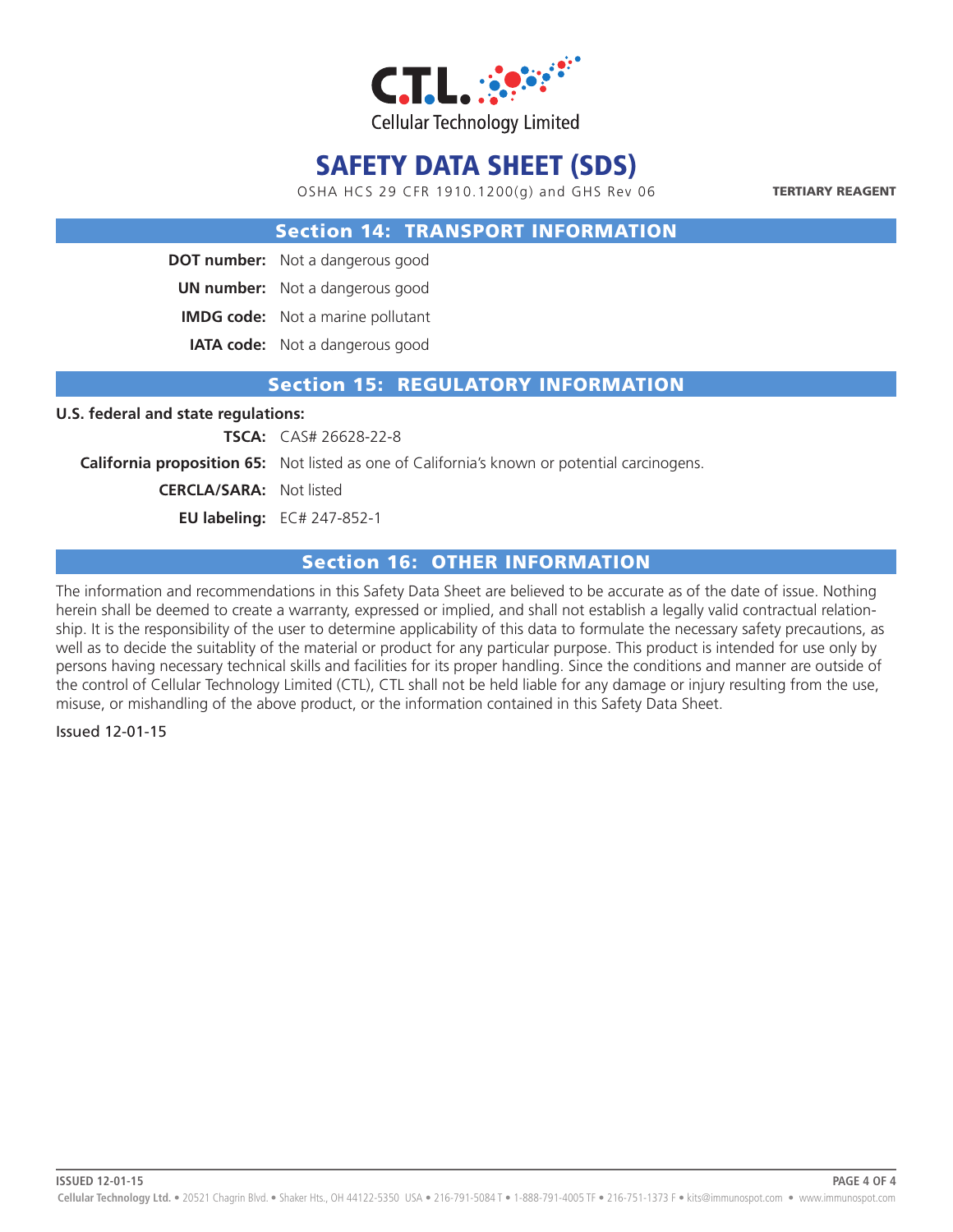

OSHA HCS 29 CFR 1910.1200(g) and GHS Rev 06

TERTIARY REAGENT

### Section 1: IDENTIFICATION

|                                                   | <b>Product name: Tertiary Reagent (ImmunoSpot® Kit)</b>                                                                                                                                                                                                                                                                                                                                                                                                                                 |
|---------------------------------------------------|-----------------------------------------------------------------------------------------------------------------------------------------------------------------------------------------------------------------------------------------------------------------------------------------------------------------------------------------------------------------------------------------------------------------------------------------------------------------------------------------|
|                                                   | <b>Product description:</b> Anti-FITC Alexa Fluor® 488, Anti-Hapten1-CTL-Yellow™, and Anti-Hapten2-CTL-Red™ are<br>components used in any species of multicolor fluorescent ImmunoSpot® Kits                                                                                                                                                                                                                                                                                            |
|                                                   | <b>Company name:</b> Cellular Technology Limited<br>20521 Chagrin Boulevard<br>Shaker Heights, OH 44122-5350 USA<br>+1 216-791-5084 T • +1 216-751-1373 F<br>+1 888-791-4005 Toll Free US<br>kits@immunospot.com<br>www.immunospot.com                                                                                                                                                                                                                                                  |
|                                                   | Recommended usage: Tertiary Reagents are used to detect cellular secretions in ELISPOT assays.<br>For laboratory research use only. Not for use in diagnostic or therapeutic procedures.                                                                                                                                                                                                                                                                                                |
|                                                   | <b>Emergency telephone:</b> +1 216-791-5084; +1 888-791-4005 Toll Free US                                                                                                                                                                                                                                                                                                                                                                                                               |
|                                                   | <b>Section 2: HAZARD(S) IDENTIFICATION</b>                                                                                                                                                                                                                                                                                                                                                                                                                                              |
|                                                   | <b>Classification:</b> Solution containing between 0.05–0.09% sodium azide and 0.2–1.0% BSA; neither of<br>which are considered hazardous at the concentration level used.                                                                                                                                                                                                                                                                                                              |
|                                                   | <b>GHS signal word:</b> Not a hazardous mixture                                                                                                                                                                                                                                                                                                                                                                                                                                         |
|                                                   | <b>Hazard statements:</b> Not a hazardous mixture                                                                                                                                                                                                                                                                                                                                                                                                                                       |
| Precautionary statements: Not a hazardous mixture |                                                                                                                                                                                                                                                                                                                                                                                                                                                                                         |
|                                                   | <b>Response statements:</b> Not a hazardous mixture                                                                                                                                                                                                                                                                                                                                                                                                                                     |
|                                                   | <b>Risk phrases:</b> Not a hazardous mixture                                                                                                                                                                                                                                                                                                                                                                                                                                            |
|                                                   | $\epsilon$ , $\epsilon$ , and $\epsilon$ , $\epsilon$ , $\epsilon$ , $\epsilon$ , $\epsilon$ , $\epsilon$ , $\epsilon$ , $\epsilon$ , $\epsilon$ , $\epsilon$ , $\epsilon$ , $\epsilon$ , $\epsilon$ , $\epsilon$ , $\epsilon$ , $\epsilon$ , $\epsilon$ , $\epsilon$ , $\epsilon$ , $\epsilon$ , $\epsilon$ , $\epsilon$ , $\epsilon$ , $\epsilon$ , $\epsilon$ , $\epsilon$ , $\epsilon$ , $\epsilon$ , $\epsilon$ , $\epsilon$ , $\epsilon$ , $\epsilon$ , $\epsilon$ , $\epsilon$ , |

**Safety phrases:** S36/S37 – Wear suitable protective clothing and gloves.

## Section 3: COMPOSITION / INFORMATION ON INGREDIENTS

| <b>CONTAINS</b> | <b>CAS NUMBER</b> | <b>EC NUMBER</b> | <b>CONTENT</b>  |
|-----------------|-------------------|------------------|-----------------|
| Sodium Azide    | 26628-22-8        | 247-852-1        | $0.05 - 0.09\%$ |
| <b>BSA</b>      | 9048-46-8         | 232-936-2        | $0.2 - 1.0\%$   |

## Section 4: FIRST-AID MEASURES

#### **Description of first aid measures:**

**Skin and eyes:** In case of contact with eyes, wash or flush eyes as a precaution.

**Inhalation:** If inhaled, move to fresh air.

**Ingestion:** If ingested do not induce vomiting; rinse mouth with water.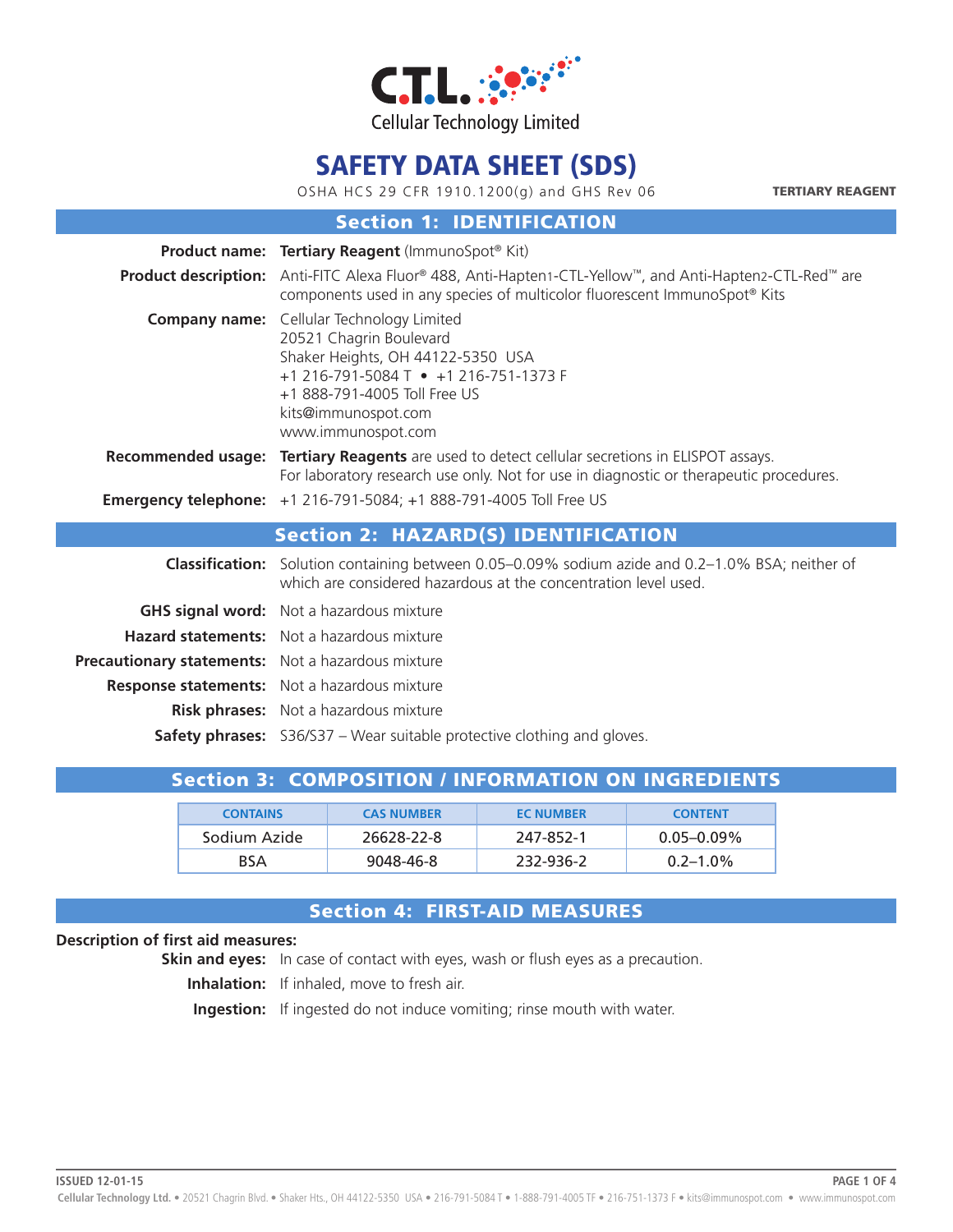

OSHA HCS 29 CFR 1910.1200(g) and GHS Rev 06

TERTIARY REAGENT

|                                               | <b>Section 5: FIRE-FIGHTING MEASURES</b>                                                                                                                                                                                                           |  |  |
|-----------------------------------------------|----------------------------------------------------------------------------------------------------------------------------------------------------------------------------------------------------------------------------------------------------|--|--|
|                                               | <b>Suitable extinguising media:</b> Carbon dioxide extinguishing powder, dry chemicals, or water spray can be used for small<br>fires. Fight larger fires with water spray or alcohol-resistant foam.                                              |  |  |
| Special hazards arising from                  | the substance or mixture: No further relevant information available.<br>Advice for firefighters: Wear self-contained breathing apparatus if necessary.                                                                                             |  |  |
| <b>Section 6: ACCIDENTAL RELEASE MEASURES</b> |                                                                                                                                                                                                                                                    |  |  |
|                                               | Personal precautions: Use proper personal protective equipment, avoid breathing vapors, mist, gas, or dust.                                                                                                                                        |  |  |
|                                               | <b>Environmental precautions:</b> Avoid runoff into waterways and sewers.                                                                                                                                                                          |  |  |
|                                               | <b>Containment/</b> For spills and leaks, ventilate area of leak or spill. Absorb spill using an absorbent,<br><b>clean-up measures:</b> noncombustable material and dispose of collected material according to local and<br>regional regulations. |  |  |
|                                               |                                                                                                                                                                                                                                                    |  |  |

### Section 7: HANDLING AND STORAGE

**Precautions for** Use only with adequate ventilation. **safe handling:** Wear chemical-resistant gloves.

**Conditions for safe storage:** Store refrigerated at 4°C **Incompatible materials:** N/A

### Section 8: EXPOSURE CONTROLS / PERSONAL PROTECTION

**PEL:** This product does not contain any ingredients listed on OSHA PEL Threshold Limit Values

**Personal protective equipment:** Wear chemical-resistant gloves.

**General protective** Handle in accordance with good industrial hygiene and safety practice. **hygiene considerations:** Wash hands thoroughly with soap and water after handling and before eating or drinking. Safety shower and eye wash should be available and close to work areas.

# **Environmental**

**exposure controls:** Follow best practice for site management and disposal of waste.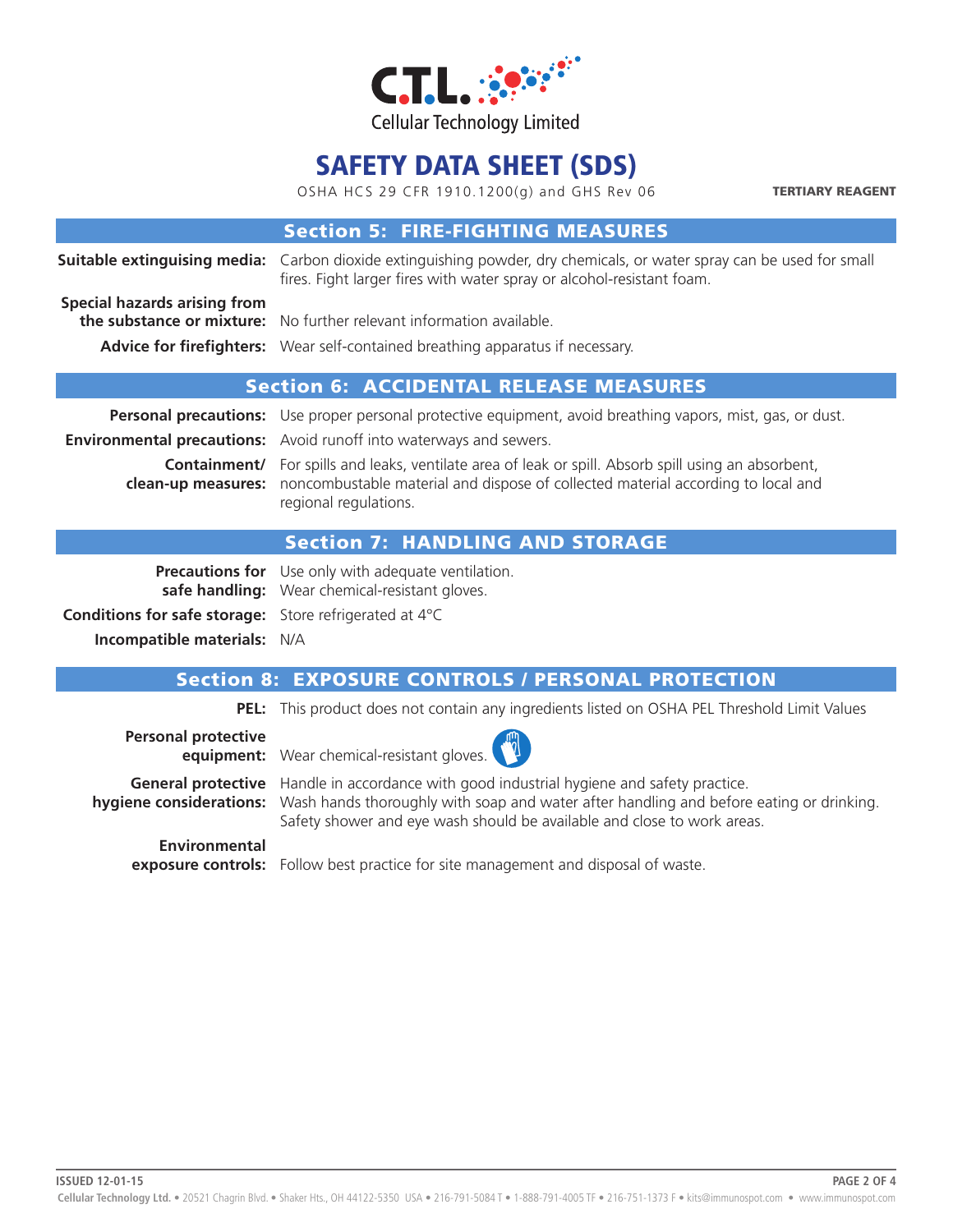

OSHA HCS 29 CFR 1910.1200(g) and GHS Rev 06

TERTIARY REAGENT

### Section 9: PHYSICAL AND CHEMICAL PROPERTIES

| Appearance                                             | Liquid          | Vapor pressure                   | Not available |
|--------------------------------------------------------|-----------------|----------------------------------|---------------|
| Odor                                                   | <b>Odorless</b> | <b>Vapor density</b>             | Not available |
| <b>Odor threshold</b>                                  | Not available   | <b>Relative density</b>          | Not available |
| pH                                                     | Not available   | <b>Solubility</b>                | Complete      |
| <b>Melting point</b>                                   | Not available   | <b>Partition coefficeient</b>    | Not available |
| Freezing point                                         | Not available   | <b>Auto-ignition temperature</b> | Not available |
| Initial boiling point and range                        | Not available   | <b>Decomposition temperature</b> | Not available |
| <b>Flash point</b>                                     | Not available   | <b>Evaporation rate</b>          | Not available |
| Flammability (solid, gas)                              | Not available   | <b>Viscosity</b>                 | Not available |
| <b>Upper/lower flammability or</b><br>explosive limits | Not available   |                                  |               |

## Section 10: STABILITY AND REACTIVITY

**Reactivity:** No data available **Chemical stability:** Stable under recommended storage conditions. **Possibility of hazardous reactions:** No data available **Conditions to avoid:** No data available **Incompatible materials:** No data available **Hazardous decomposition products:** None

| <b>Routes of entry/exposure:</b> Skin, eyes, ingestion |                                                              |
|--------------------------------------------------------|--------------------------------------------------------------|
| <b>Reproductive toxicity:</b> No data available        |                                                              |
|                                                        | <b>Acute toxicity:</b> Sodium Azide: Oral Rat, LD50: 27mg/kg |
| <b>Acute effects on skin:</b> No data available        |                                                              |
| <b>Chronic effects on skin:</b> No data available      |                                                              |
| <b>Acute effects on eyes:</b> No data available        |                                                              |
| <b>Chronic effects on eyes:</b> No data available      |                                                              |
| <b>Carcinogenicity:</b> No data available              |                                                              |
| Germ cell mutagenicity: No data available              |                                                              |
| Symptoms of<br>chemical exposure: None known           |                                                              |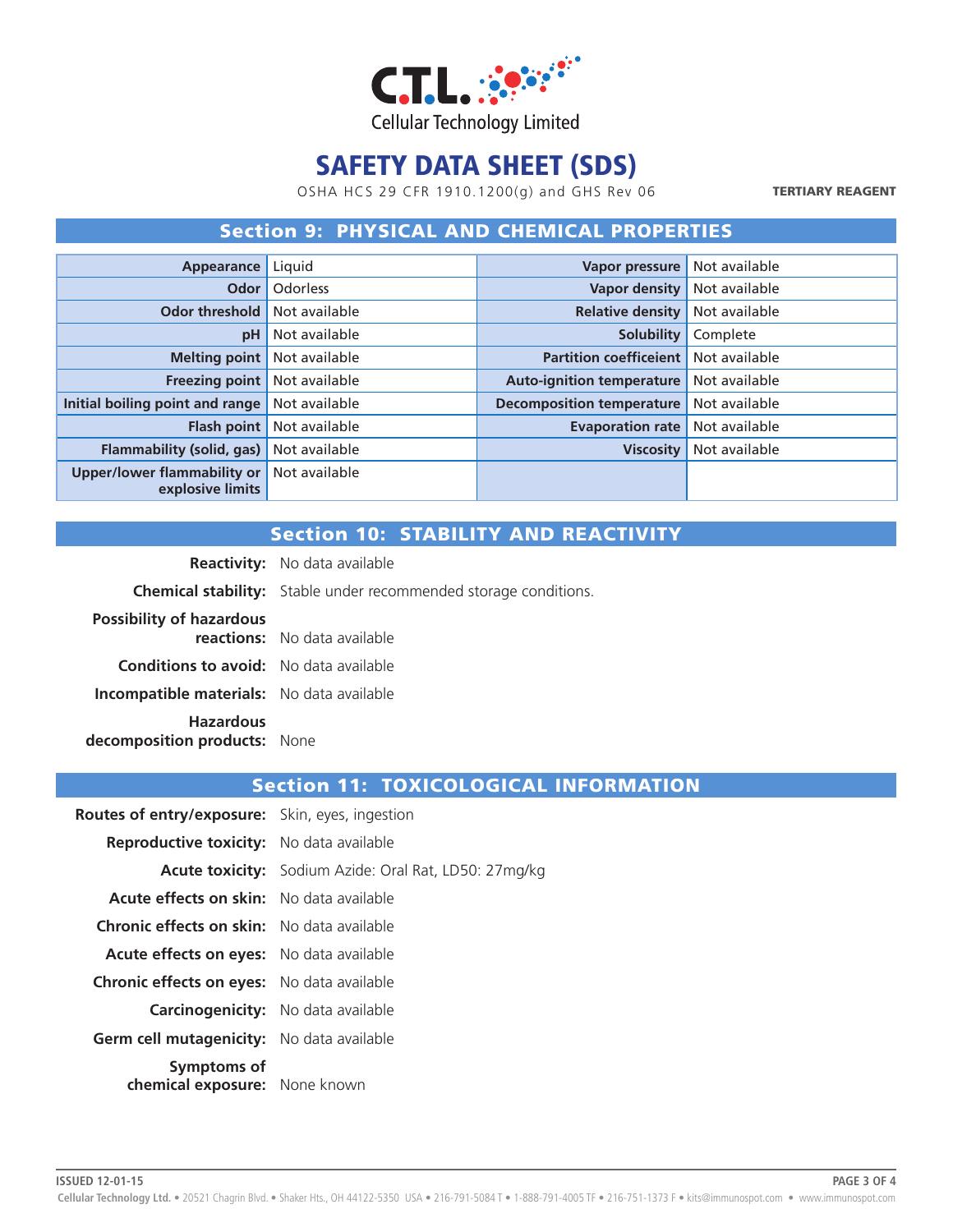

OSHA HCS 29 CFR 1910.1200(g) and GHS Rev 06

TERTIARY REAGENT

### Section 12: ECOLOGICAL INFORMATION

| <b>Toxicity:</b> Avoid release into environment.        |
|---------------------------------------------------------|
| <b>biodegradability:</b> No data available              |
| <b>Bioaccumulative potential:</b> No data available     |
| <b>Mobility in soil:</b> No data available              |
| <b>Other adverse effects:</b> No further data available |
|                                                         |

## Section 13: DISPOSAL CONSIDERATIONS

**Product waste treatment:** Dispose of product waste in accordance with applicable national, regional, or local regulations. **Packaging waste treatment:** Dispose of packaging waste in accordance with applicable national, regional, or

local regulations.

**Precautions:** No data available

#### Section 14: TRANSPORT INFORMATION

**DOT number:** Not a dangerous good

**UN number:** Not a dangerous good

**IMDG code:** Not a marine pollutant

**IATA code:** Not a dangerous good

#### Section 15: REGULATORY INFORMATION

#### **U.S. federal and state regulations:**

|                                | <b>TSCA:</b> CAS# 26628-22-8, Sodium Azide<br>CAS# 9048-46-8, BSA                                   |
|--------------------------------|-----------------------------------------------------------------------------------------------------|
|                                | <b>California proposition 65:</b> Not listed as one of California's known or potential carcinogens. |
| <b>CERCLA/SARA:</b> Not listed |                                                                                                     |
|                                | EU labeling: EC# 247-852-1, Sodium Azide<br>EC# 232-936-2, BSA                                      |

### Section 16: OTHER INFORMATION

The information and recommendations in this Safety Data Sheet are believed to be accurate as of the date of issue. Nothing herein shall be deemed to create a warranty, expressed or implied, and shall not establish a legally valid contractual relationship. It is the responsibility of the user to determine applicability of this data to formulate the necessary safety precautions, as well as to decide the suitablity of the material or product for any particular purpose. This product is intended for use only by persons having necessary technical skills and facilities for its proper handling. Since the conditions and manner are outside of the control of Cellular Technology Limited (CTL), CTL shall not be held liable for any damage or injury resulting from the use, misuse, or mishandling of the above product, or the information contained in this Safety Data Sheet.

#### Issued 12-01-15

Alexa Fluor® is provided under an intellectual property license from Life Technologies Corporation, US Patent No. 6130,101, AU 0750380, EP 0966458 (validated in CH, DE, FR, GB, NL, and SE), JP 2011-508494, JP 2010-56739.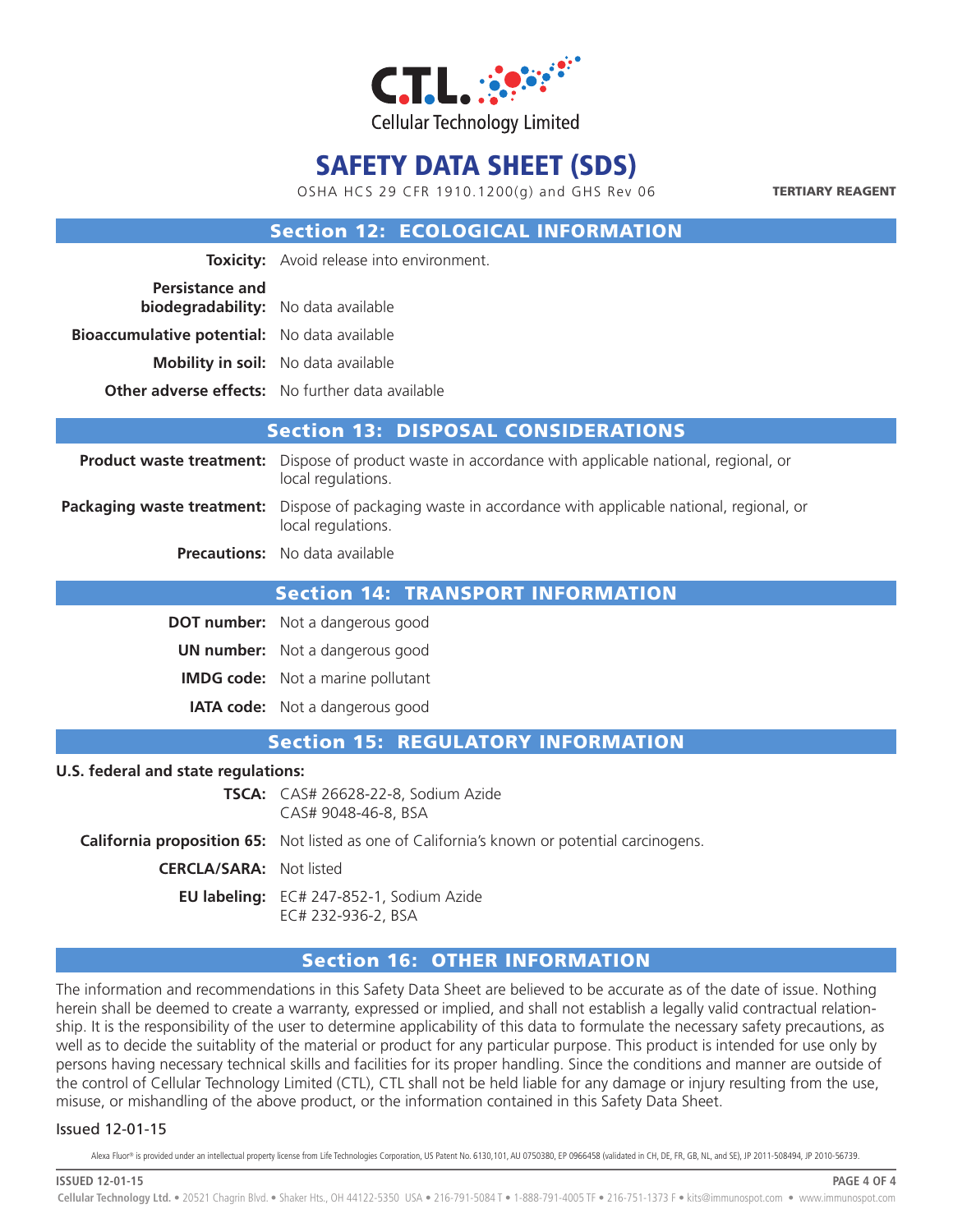

OSHA HCS 29 CFR 1910.1200(g) and GHS Rev 06

DILUENT C

**PAGE 1 OF 4**

#### Section 1: IDENTIFICATION

|                                                          | Product name: Diluent C (ImmunoSpot® Kit)                                                                                                                                                                                              |
|----------------------------------------------------------|----------------------------------------------------------------------------------------------------------------------------------------------------------------------------------------------------------------------------------------|
|                                                          | <b>Product description:</b> A component used in all ImmunoSpot® Kits.                                                                                                                                                                  |
|                                                          | <b>Company name:</b> Cellular Technology Limited<br>20521 Chagrin Boulevard<br>Shaker Heights, OH 44122-5350 USA<br>+1 216-791-5084 T • +1 216-751-1373 F<br>+1 888-791-4005 Toll Free US<br>kits@immunospot.com<br>www.immunospot.com |
|                                                          | <b>Recommended usage:</b> Diluent C is used to detect cellular secretions in ELISPOT assays.<br>For laboratory research use only. Not for use in diagnostic or therapeutic procedures.                                                 |
|                                                          | <b>Emergency telephone:</b> +1 216-791-5084; +1 888-791-4005 Toll Free US                                                                                                                                                              |
|                                                          |                                                                                                                                                                                                                                        |
|                                                          | <b>Section 2: HAZARD(S) IDENTIFICATION</b>                                                                                                                                                                                             |
|                                                          | <b>Classification:</b> Solution containing 1% BSA as a carrier protein; not considered hazardous at the<br>concentration level used.                                                                                                   |
|                                                          | <b>GHS signal word:</b> Not a hazardous mixture                                                                                                                                                                                        |
|                                                          | <b>Hazard statements:</b> Not a hazardous mixture                                                                                                                                                                                      |
| <b>Precautionary statements:</b> Not a hazardous mixture |                                                                                                                                                                                                                                        |
|                                                          | <b>Response statements:</b> Not a hazardous mixture                                                                                                                                                                                    |
|                                                          | <b>Risk phrases:</b> Not a hazardous mixture                                                                                                                                                                                           |

### Section 3: COMPOSITION / INFORMATION ON INGREDIENTS

| <b>CONTAINS</b> | <b>CAS NUMBER</b> | <b>EC NUMBER</b> | <b>CONTENT</b> |
|-----------------|-------------------|------------------|----------------|
| BSA             | 9048-46-8         | 232-936-2        | $.0\%$         |

## Section 4: FIRST-AID MEASURES

## **Description of first aid measures: Skin and eyes:** In case of contact with eyes, wash or flush eyes as a precaution. **Inhalation:** If inhaled, move to fresh air. **Ingestion:** If ingested do not induce vomiting; rinse mouth with water. Section 5: FIRE-FIGHTING MEASURES **Suitable extinguising media:** Carbon dioxide extinguishing powder, dry chemicals, or water spray can be used for small fires. Fight larger fires with water spray or alcohol-resistant foam. **Special hazards arising from the substance or mixture:** No further relevant information available. **Advice for firefighters:** Wear self-contained breathing apparatus if necessary.

**ISSUED 12-01-15**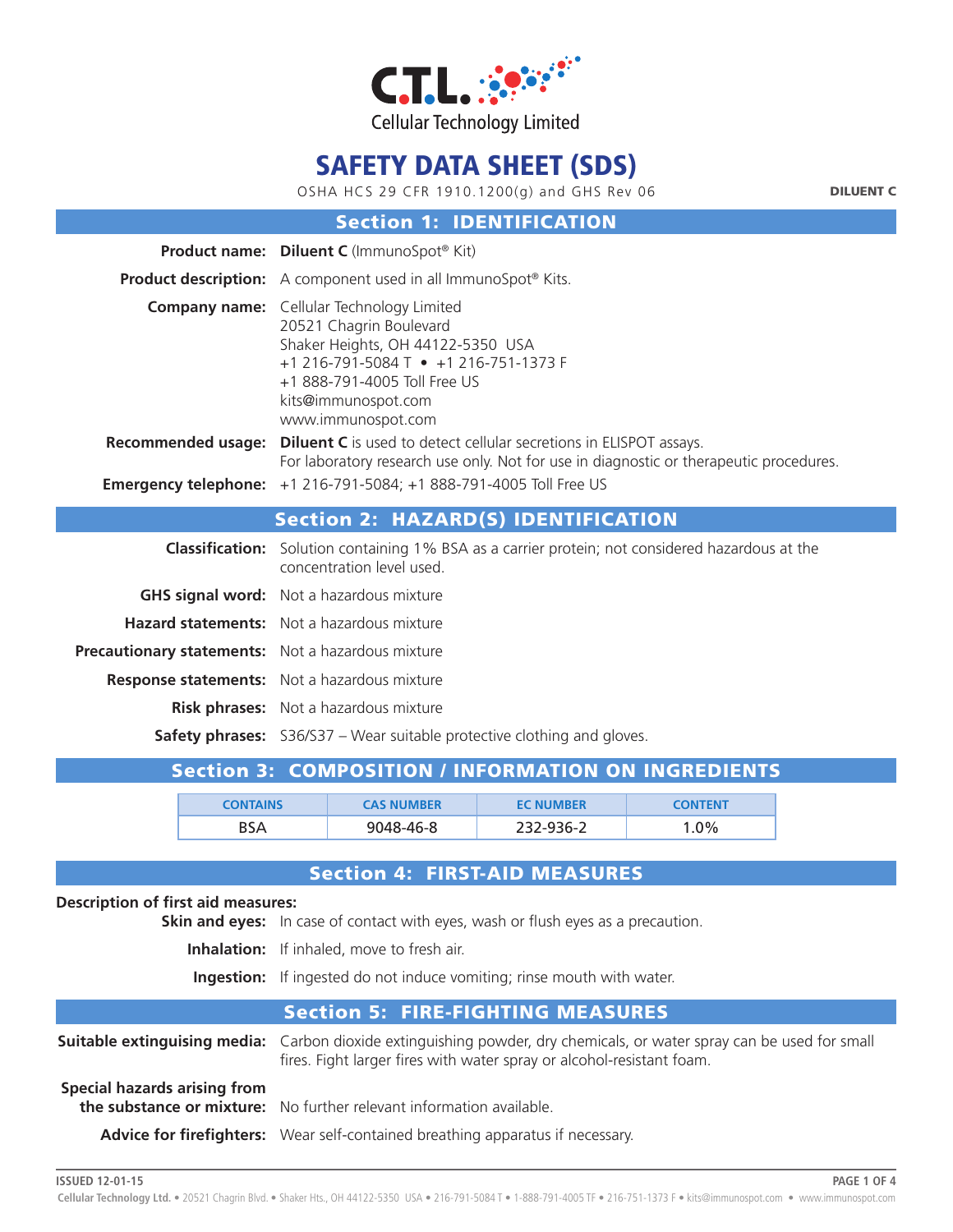

OSHA HCS 29 CFR 1910.1200(g) and GHS Rev 06

DILUENT C

### Section 6: ACCIDENTAL RELEASE MEASURES

**Personal precautions:** Use proper personal protective equipment, avoid breathing vapors, mist, gas, or dust.

**Environmental precautions:** No precautions required

**Containment/** For spills and leaks, ventilate area of leak or spill. Absorb spill using an absorbent, **clean-up measures:** noncombustable material and dispose of collected material according to local and regional regulations.

### Section 7: HANDLING AND STORAGE

**Precautions for Conditions for safe storage:** Store refrigerated at 4°C

**safe handling:** Use only with adequate ventilation. Wear chemical-resistant gloves.

**Incompatible materials:** N/A

### Section 8: EXPOSURE CONTROLS / PERSONAL PROTECTION

**PEL:** This product does not contain any ingredients listed on OSHA PEL Threshold Limit Values.

**Personal protective** 



**equipment:** Wear chemical-resistant gloves

**General protective** Handle in accordance with good industrial hygiene and safety practice. **hygiene considerations:** Wash hands thoroughly with soap and water after handling and before eating or drinking. Safety shower and eye wash should be available and close to work areas.

**Environmental**

**exposure controls:** Follow best practice for site management and disposal of waste.

| Appearance                                             | Clear colorless liquid | Vapor pressure                   | Not available |
|--------------------------------------------------------|------------------------|----------------------------------|---------------|
| Odor                                                   | Odorless               | <b>Vapor density</b>             | Not available |
| <b>Odor threshold</b>                                  | Not available          | <b>Relative density</b>          | Not available |
| pH                                                     | Not available          | <b>Solubility</b>                | Complete      |
| <b>Melting point</b>                                   | Not available          | <b>Partition coefficeient</b>    | Not available |
| <b>Freezing point</b>                                  | Not available          | <b>Auto-ignition temperature</b> | Not available |
| Initial boiling point and range                        | Not available          | <b>Decomposition temperature</b> | Not available |
| <b>Flash point</b>                                     | Not available          | <b>Evaporation rate</b>          | Not available |
| Flammability (solid, gas)                              | Not available          | <b>Viscosity</b>                 | Not available |
| <b>Upper/lower flammability or</b><br>explosive limits | Not available          |                                  |               |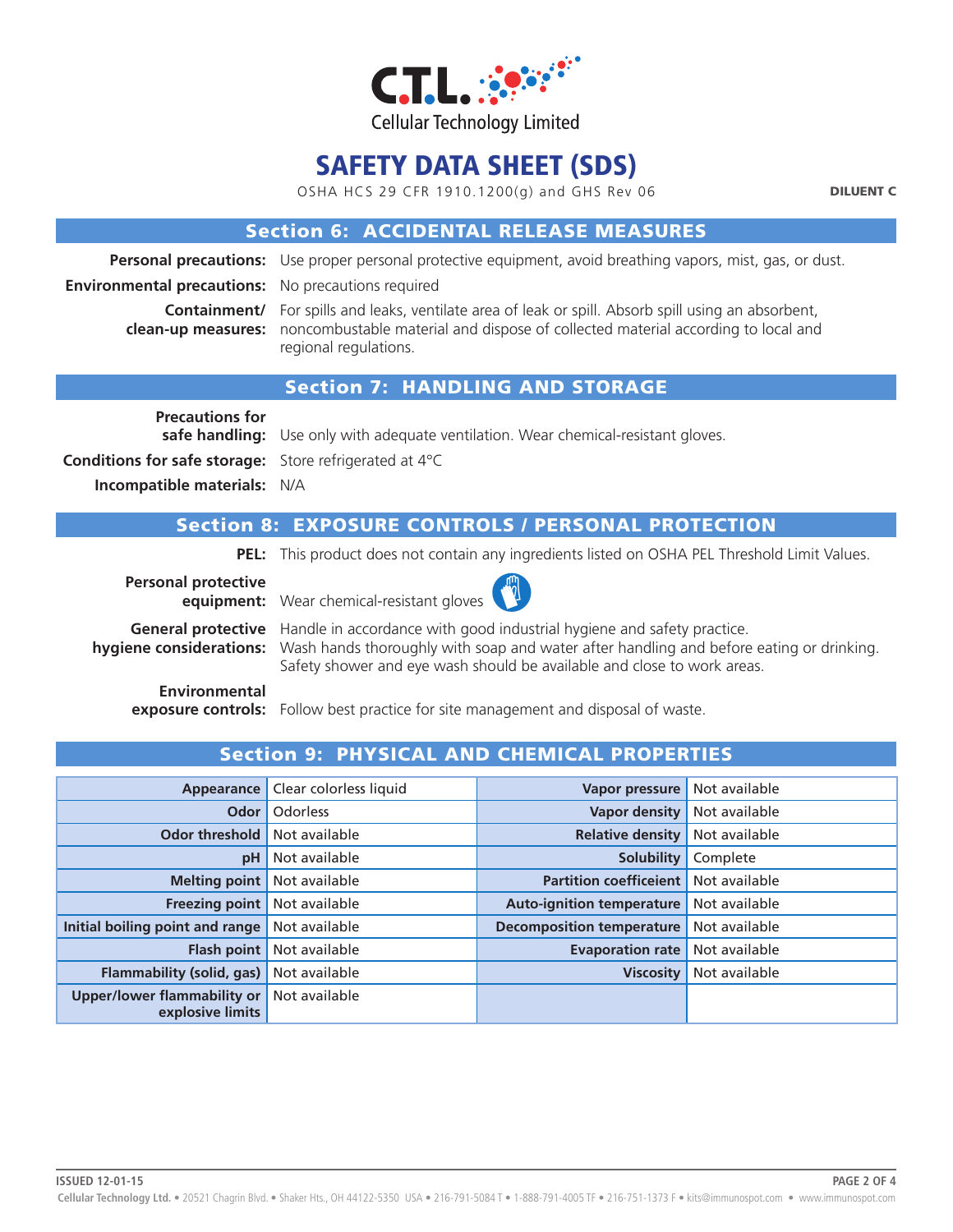

OSHA HCS 29 CFR 1910.1200(g) and GHS Rev 06

DILUENT C

### Section 10: STABILITY AND REACTIVITY

|                                                  | <b>Reactivity:</b> No data available                                    |
|--------------------------------------------------|-------------------------------------------------------------------------|
|                                                  | <b>Chemical stability:</b> Stable under recommended storage conditions. |
| <b>Possibility of hazardous</b>                  | <b>reactions:</b> No data available                                     |
| <b>Conditions to avoid:</b> No data available    |                                                                         |
| <b>Incompatible materials:</b> No data available |                                                                         |
| <b>Hazardous</b><br>decomposition products: None |                                                                         |

### Section 11: TOXICOLOGICAL INFORMATION

| <b>Routes of entry/exposure:</b> Skin, eyes, ingestion |                                                         |
|--------------------------------------------------------|---------------------------------------------------------|
| <b>Reproductive toxicity:</b> No data available        |                                                         |
|                                                        | <b>Acute toxicity:</b> No data available                |
|                                                        | <b>Acute effects on skin:</b> May cause skin irritation |
| <b>Chronic effects on skin:</b> No data available      |                                                         |
| <b>Acute effects on eyes:</b> May cause eye irritation |                                                         |
| <b>Chronic effects on eyes:</b> No data available      |                                                         |
| <b>Carcinogenicity:</b> No data available              |                                                         |
| Germ cell mutagenicity: No data available              |                                                         |
| Symptoms of                                            |                                                         |
| chemical exposure: None known                          |                                                         |

|                                                                      | <b>Toxicity:</b> No data available                                                                          |
|----------------------------------------------------------------------|-------------------------------------------------------------------------------------------------------------|
| <b>Persistance and</b><br><b>biodegradability:</b> No data available |                                                                                                             |
| <b>Bioaccumulative potential:</b> No data available                  |                                                                                                             |
|                                                                      | <b>Mobility in soil:</b> No data available                                                                  |
|                                                                      | <b>Other adverse effects:</b> No data available on the adverse effects of this material on the environment. |

| <b>Section 13: DISPOSAL CONSIDERATIONS</b> |                                                                                                                                     |  |
|--------------------------------------------|-------------------------------------------------------------------------------------------------------------------------------------|--|
|                                            | <b>Product waste treatment:</b> Dispose of product waste in accordance with applicable national, regional, or<br>local regulations. |  |
|                                            | Packaging waste treatment: Dispose of packaging waste in accordance with applicable national, regional, or<br>local regulations.    |  |
|                                            | <b>Precautions:</b> No data available                                                                                               |  |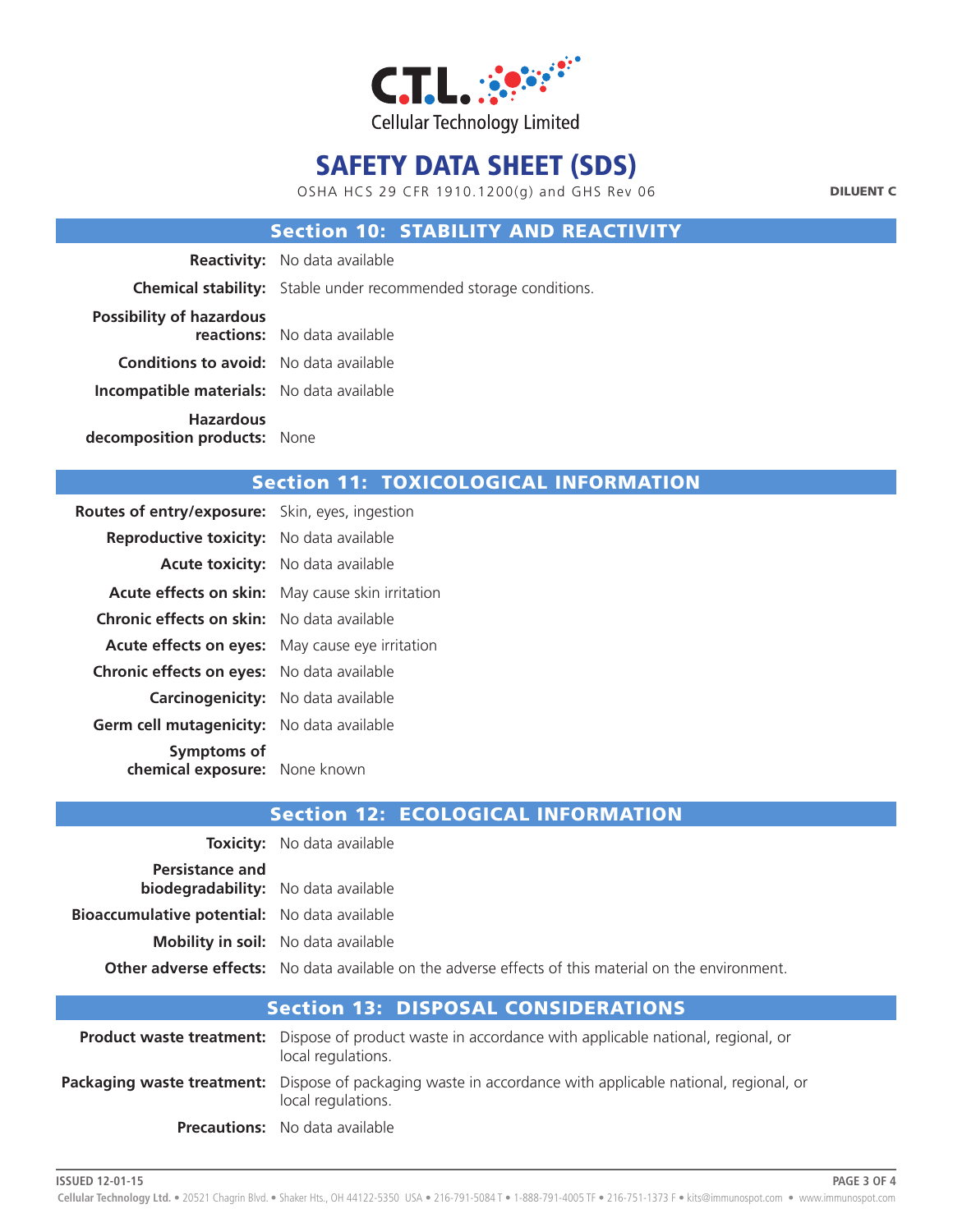

OSHA HCS 29 CFR 1910.1200(g) and GHS Rev 06

DILUENT C

#### Section 14: TRANSPORT INFORMATION

**DOT number:** Not a dangerous good

**UN number:** Not a dangerous good

**IMDG code:** Not a marine pollutant

**IATA code:** Not a dangerous good

#### Section 15: REGULATORY INFORMATION

#### **U.S. federal and state regulations:**

**TSCA:** CAS# 9048-46-8

**California proposition 65:** Not listed as one of California's known or potential carcinogens.

**CERCLA/SARA:** Not listed

**EU labeling:** EC# 232-936-2

### Section 16: OTHER INFORMATION

The information and recommendations in this Safety Data Sheet are believed to be accurate as of the date of issue. Nothing herein shall be deemed to create a warranty, expressed or implied, and shall not establish a legally valid contractual relationship. It is the responsibility of the user to determine applicability of this data to formulate the necessary safety precautions, as well as to decide the suitablity of the material or product for any particular purpose. This product is intended for use only by persons having necessary technical skills and facilities for its proper handling. Since the conditions and manner are outside of the control of Cellular Technology Limited (CTL), CTL shall not be held liable for any damage or injury resulting from the use, misuse, or mishandling of the above product, or the information contained in this Safety Data Sheet.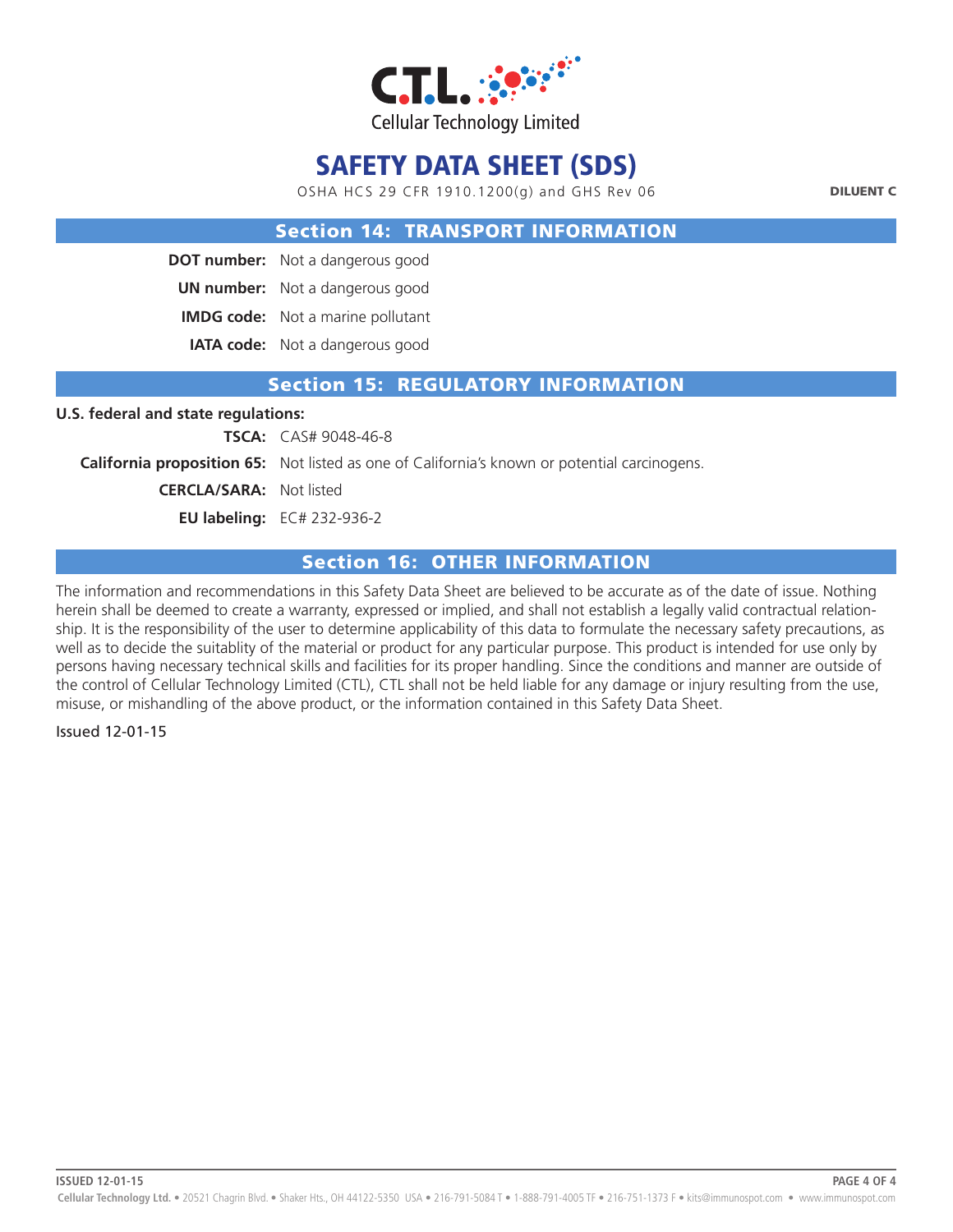

OSHA HCS 29 CFR 1910.1200(g) and GHS Rev 06

DILUENT B

**PAGE 1 OF 4**

#### Section 1: IDENTIFICATION

|                                                   | <b>Product name:</b> Diluent B (ImmunoSpot® Kit)                                                                                                                                                                                       |
|---------------------------------------------------|----------------------------------------------------------------------------------------------------------------------------------------------------------------------------------------------------------------------------------------|
|                                                   | <b>Product Description:</b> A component used in all ImmunoSpot® Kits.                                                                                                                                                                  |
|                                                   | <b>Company name:</b> Cellular Technology Limited<br>20521 Chagrin Boulevard<br>Shaker Heights, OH 44122-5350 USA<br>+1 216-791-5084 T • +1 216-751-1373 F<br>+1 888-791-4005 Toll Free US<br>kits@immunospot.com<br>www.immunospot.com |
|                                                   | <b>Recommended usage: Diluent B</b> is used to detect cellular secretions in ELISPOT assays.<br>For laboratory research use only. Not for use in diagnostic or therapeutic procedures.                                                 |
|                                                   | <b>Emergency telephone:</b> +1 216-791-5084; +1 888-791-4005 Toll Free US                                                                                                                                                              |
|                                                   | <b>Section 2: HAZARD(S) IDENTIFICATION</b>                                                                                                                                                                                             |
|                                                   | <b>Classification:</b> Solution containing between 0.05% Tween 20 and 1% BSA as a carrier protein; neither of<br>which are considered hazardous at the concentration level used.                                                       |
|                                                   | <b>GHS signal word:</b> Not a hazardous mixture                                                                                                                                                                                        |
|                                                   | Hazard statements: Not a hazardous mixture                                                                                                                                                                                             |
| Precautionary statements: Not a hazardous mixture |                                                                                                                                                                                                                                        |
|                                                   | <b>Response statements:</b> Not a hazardous mixture                                                                                                                                                                                    |
|                                                   | <b>Risk phrases:</b> Not a hazardous mixture                                                                                                                                                                                           |
|                                                   | <b>Safety phrases:</b> S36/S37 – Wear suitable protective clothing and gloves.                                                                                                                                                         |

|  | Section 3: COMPOSITION / INFORMATION ON INGREDIENTS |
|--|-----------------------------------------------------|

| <b>CONTAINS</b> | <b>CAS NUMBER</b> | <b>EC NUMBER</b> | <b>CONTENT</b> |
|-----------------|-------------------|------------------|----------------|
| Tween 20        | 9005-64-5         | 500-018-3        | $0.05\%$       |
| <b>BSA</b>      | 9048-46-8         | 232-936-2        | $1.0\%$        |

### Section 4: FIRST-AID MEASURES

#### **Description of first aid measures:**

**Skin and eyes:** In case of contact with eyes, wash or flush eyes as a precaution.

**Inhalation:** If inhaled, move to fresh air.

**Ingestion:** If ingested do not induce vomiting; rinse mouth with water.

### Section 5: FIRE-FIGHTING MEASURES

**Suitable extinguising media:** Carbon dioxide extinguishing powder, dry chemicals, or water spray can be used for small fires. Fight larger fires with water spray or alcohol-resistant foam. **Special hazards arising from the substance or mixture:** Carbon oxides **Advice for firefighters:** Wear self-contained breathing apparatus if necessary.

**ISSUED 12-01-15**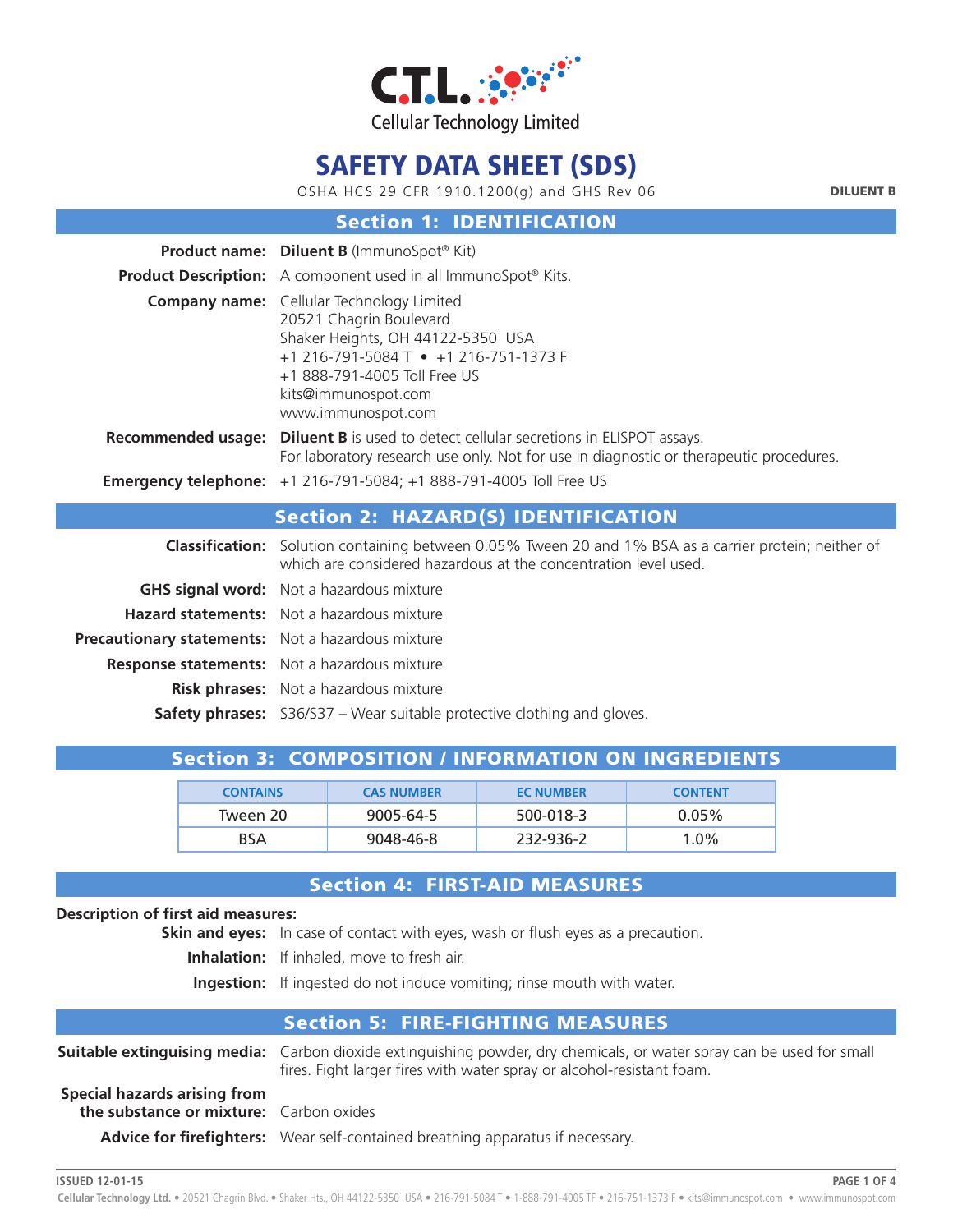

OSHA HCS 29 CFR 1910.1200(g) and GHS Rev 06

DILUENT B

### Section 6: ACCIDENTAL RELEASE MEASURES

**Personal precautions:** Use proper personal protective equipment, avoid breathing vapors, mist, gas, or dust.

**Environmental precautions:** No precautions required

**Containment/** For spills and leaks, ventilate area of leak or spill. Absorb spill using an absorbent, **clean-up measures:** noncombustable material and dispose of collected material according to local and regional regulations.

### Section 7: HANDLING AND STORAGE

**Precautions for** 

**safe handling:** Use only with adequate ventilation. Wear chemical-resistant gloves.

**Conditions for safe storage:** Store refrigerated at 4°C

**Incompatible materials:** Strong oxidizing agents

### Section 8: EXPOSURE CONTROLS / PERSONAL PROTECTION

**PEL:** This product does not contain any ingredients listed on OSHA PEL Threshold Limit Values.

**Personal protective equipment:** Wear chemical-resistant gloves



**General protective** Handle in accordance with good industrial hygiene and safety practice. **hygiene considerations:** Wash hands thoroughly with soap and water after handling and before eating or drinking. Safety shower and eye wash should be available and close to work areas.

**Environmental** Follow best practice for site management and disposal of waste. **exposure controls:** Avoid release into drains and the environment.

| Appearance                                      | Clear colorless liquid | <b>Vapor pressure</b>            | Not available |
|-------------------------------------------------|------------------------|----------------------------------|---------------|
| Odor                                            | <b>Odorless</b>        | <b>Vapor density</b>             | Not available |
| <b>Odor threshold</b>                           | Not available          | <b>Relative density</b>          | Not available |
| pH                                              | Not available          | <b>Solubility</b>                | Complete      |
| <b>Melting point</b>                            | Not available          | <b>Partition coefficeient</b>    | Not available |
| <b>Freezing point</b>                           | Not available          | <b>Auto-ignition temperature</b> | Not available |
| Initial boiling point and range                 | Not available          | <b>Decomposition temperature</b> | Not available |
| <b>Flash point</b>                              | Not available          | <b>Evaporation rate</b>          | Not available |
| <b>Flammability (solid, gas)</b>                | Not available          | <b>Viscosity</b>                 | Not available |
| Upper/lower flammability or<br>explosive limits | Not available          |                                  |               |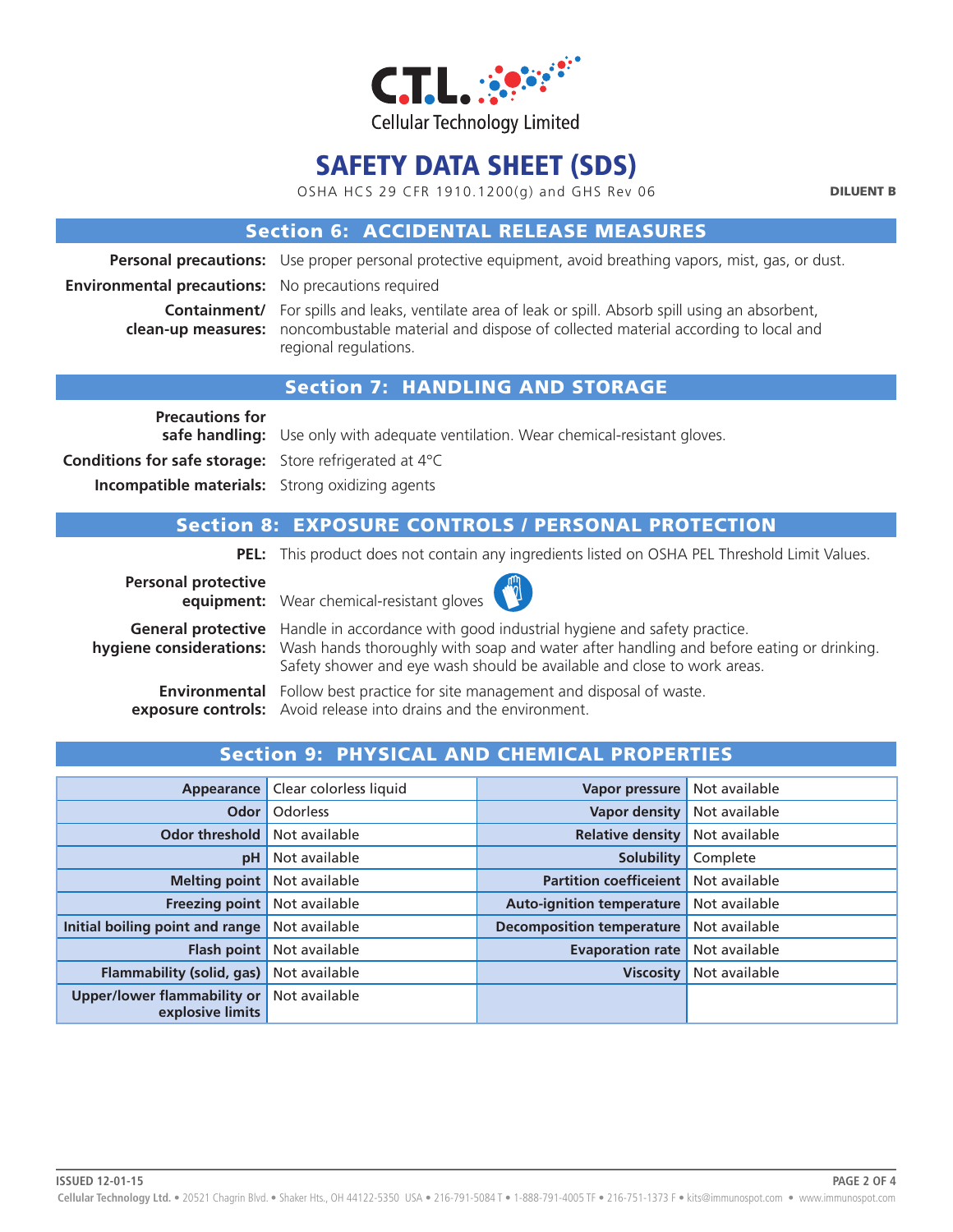

OSHA HCS 29 CFR 1910.1200(g) and GHS Rev 06

DILUENT B

### Section 10: STABILITY AND REACTIVITY

|                                                        | <b>Reactivity:</b> No data available                                    |
|--------------------------------------------------------|-------------------------------------------------------------------------|
|                                                        | <b>Chemical stability:</b> Stable under recommended storage conditions. |
| <b>Possibility of hazardous</b>                        | reactions: No data available                                            |
| <b>Conditions to avoid:</b> No data available          |                                                                         |
| <b>Incompatible materials:</b> Strong oxidizing agents |                                                                         |
| <b>Hazardous</b><br>decomposition products: None       |                                                                         |

### Section 11: TOXICOLOGICAL INFORMATION

| <b>Routes of entry/exposure:</b> Skin, eyes, ingestion |                                                         |
|--------------------------------------------------------|---------------------------------------------------------|
| <b>Reproductive toxicity:</b> No data available        |                                                         |
|                                                        | <b>Acute toxicity:</b> Oral Rat, LD50, 40: 554mg/kg     |
|                                                        | <b>Acute effects on skin:</b> May cause skin irritation |
| <b>Chronic effects on skin:</b> No data available      |                                                         |
| <b>Acute effects on eyes:</b> May cause eye irritation |                                                         |
| <b>Chronic effects on eyes:</b> No data available      |                                                         |
| <b>Carcinogenicity:</b> No data available              |                                                         |
| Germ cell mutagenicity: No data available              |                                                         |
| Symptoms of<br>chemical exposure: None known           |                                                         |

|                                                                      | <b>Toxicity:</b> No data available                                                                          |
|----------------------------------------------------------------------|-------------------------------------------------------------------------------------------------------------|
| <b>Persistance and</b><br><b>biodegradability:</b> No data available |                                                                                                             |
| <b>Bioaccumulative potential:</b> No data available                  |                                                                                                             |
|                                                                      | <b>Mobility in soil:</b> No data available                                                                  |
|                                                                      | <b>Other adverse effects:</b> No data available on the adverse effects of this material on the environment. |

| <b>Section 13: DISPOSAL CONSIDERATIONS</b> |                                                                                                                                         |  |
|--------------------------------------------|-----------------------------------------------------------------------------------------------------------------------------------------|--|
|                                            | <b>Product waste treatment:</b> Dispose of product waste in accordance with applicable national, regional, or<br>local regulations.     |  |
|                                            | <b>Packaging waste treatment:</b> Dispose of packaging waste in accordance with applicable national, regional, or<br>local regulations. |  |
|                                            | <b>Precautions:</b> No data available                                                                                                   |  |